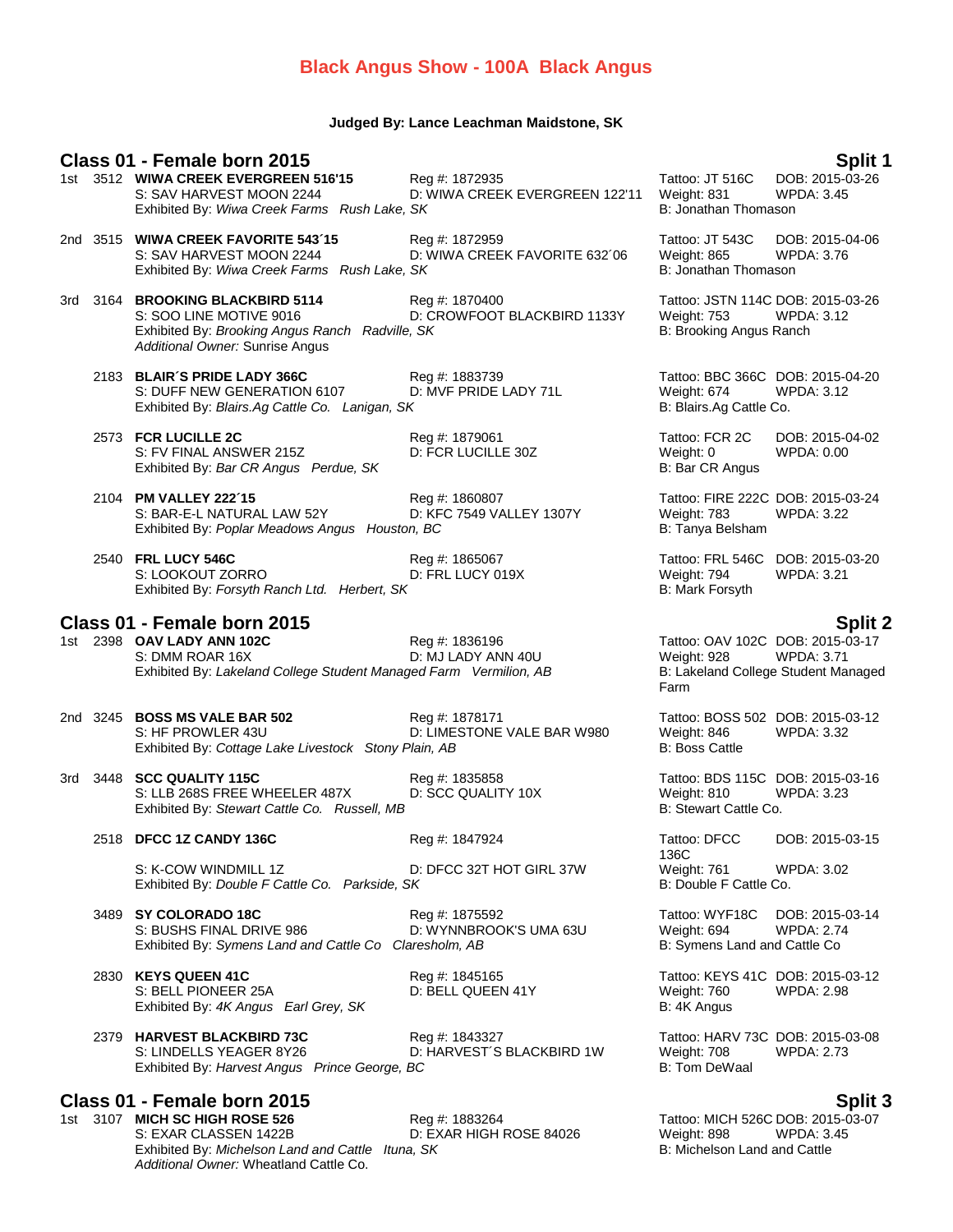*Additional Owner:* Serhienko Cattle Co.

Exhibited By: Poplar Meadows Angus Houston, BC

|     | 2nd 3109 MICH ENVIOUS BLACKBIRD 528<br>S: EXAR CLASSEN 1422B<br>Exhibited By: Michelson Land and Cattle Ituna, SK<br>Additional Owner: Wheatland Cattle Co.<br>Additional Owner: Nu-Horizon Angus | Reg #: 1881656<br>D: RR ENVIOUS BLACKBIRD 4487 | Tattoo: MICH 528C DOB: 2015-03-03<br>Weight: 886<br>B: Michelson Land and Cattle                        | WPDA: 3.36                                                                  |
|-----|---------------------------------------------------------------------------------------------------------------------------------------------------------------------------------------------------|------------------------------------------------|---------------------------------------------------------------------------------------------------------|-----------------------------------------------------------------------------|
|     | 3rd 3360 MAINSTREAM DOLLY 89C<br>S: STYLES DENALI R143<br>Exhibited By: Mainstream Genetics Watrous, SK                                                                                           | Reg #: 1879325<br>D: ROYAL S PRIDE DOLLY 12A   | Tattoo: MSG 89C<br>Weight: 948<br><b>B: Chris Schmidt</b>                                               | DOB: 2015-03-05<br>WPDA: 3.62                                               |
|     | 2844 BREED CREEK PRIDE 93C<br>S: ANDERSON EASTWOOD 1209<br>Exhibited By: Cowtrax Cattle Co. Val Marie, SK<br>Additional Owner: Breed Creek Angus                                                  | Reg #: 1877744<br>D: BREED CREEK PRIDE 2030    | Tattoo: CSG 93C<br>Weight: 775<br><b>B: Clinton Smith</b>                                               | DOB: 2015-03-06<br><b>WPDA: 2.97</b>                                        |
|     | 2628 HALL'S LADY DI 584C<br>S: HALL'S MOTION 12A<br>Exhibited By: Hall's Cattle Co. Craven, SK                                                                                                    | Reg #: 1884650<br>D: HALL'S LADY DI 984X       | Tattoo: BPH 584C DOB: 2015-03-05<br>Weight: 861<br>B: Hall's Cattle Co.                                 | WPDA: 3.29                                                                  |
|     | 2589 SIX MILE TEMPTING TIBBIE 280C<br>S: CONNEALY COMPLETE 8454<br>Exhibited By: Six Mile Ranch Ltd. Fir Mountain, SK                                                                             | Reg #: 1883374<br>D: SIX MILE TIBBIE 901W      | Tattoo: SIXM 280C DOB: 2015-03-03<br>Weight: 748<br>B: Six Mile Ranch                                   | <b>WPDA: 2.83</b>                                                           |
|     | 2954 MERIT PRIDE 5087C<br>S: EXAR ONE-IRON 3889B<br>Exhibited By: Merit Cattle Co Radville, SK                                                                                                    | Reg #: 1864022<br>D: MERIT PRIDE 2048          | Tattoo: TJL 5087C DOB: 2015-03-01<br>Weight: 747<br>B: Merit Cattle Co.- Trent and Janelle<br>Liebreich | <b>WPDA: 2.81</b>                                                           |
|     | Class 01 - Female born 2015                                                                                                                                                                       |                                                |                                                                                                         | <b>Split 4</b>                                                              |
|     | 1st 2725 HLC 101 JEWEL 654C<br>S: SANKEYS JUSTIFIED 101<br>Exhibited By: Hollinger Land & Cattle Neudorf, SK                                                                                      | Reg #: 1868153<br>D: DOUBLE D MISS MARION 20R  | Tattoo: CHD 654C DOB: 2015-02-27<br>Weight: 880<br>B: Hollinger Land and Cattle                         | <b>WPDA: 3.28</b>                                                           |
|     | 2nd 2394 OAV CLASSY 83C<br>S: DMM ROAR 16X<br>Exhibited By: Lakeland College Student Managed Farm Vermilion, AB                                                                                   | Reg #: 1836191<br>D: OAV CLASSY 4Z             | Tattoo: OAV 83C<br>Weight: 843<br>Farm                                                                  | DOB: 2015-02-25<br><b>WPDA: 3.12</b><br>B: Lakeland College Student Managed |
|     | 3rd 3431 ISLA BANK ECHO 5117<br>S: WILBAR TIGERSHARK 420Y<br>Exhibited By: Isla Bank Angus Farm Ltd Delisle, SK                                                                                   | Reg #: 1879512<br>D: HF ECHO 182T              | Tattoo: SAI 117C<br>Weight: 850<br><b>B: Iain Stables</b>                                               | DOB: 2015-02-24<br>WPDA: 3.14                                               |
|     | 3357 MAINSTREAM CASSIE 88C<br>S: MICH AVIATOR 189Y<br>Exhibited By: Mainstream Genetics Watrous, SK                                                                                               | Reg #: 1881292<br>D: EXAR CASSIE 2014Z         | Tattoo: MSG 88C<br>Weight: 762<br><b>B: Chris Schmidt</b>                                               | DOB: 2015-02-27<br><b>WPDA: 2.84</b>                                        |
|     | 3237 BOSS MS ROSEBUD 510<br>S: SOO LINE MOTIVE 9016<br>Exhibited By: Cottage Lake Livestock Stony Plain, AB                                                                                       | Reg #: 1878170<br>D: BOSS MISS PATRON 306      | Tattoo: BOSS 510 DOB: 2015-02-22<br>Weight: 923<br><b>B: Boss Cattle</b>                                | <b>WPDA: 3.38</b>                                                           |
|     | 2243 BLS TIBBIE 13C<br>S: DMM BRICK 48A<br>Exhibited By: Bryces Bar B Ranch Ltd Arcola, SK                                                                                                        | Reg #: 1877880<br>D: BLS TIBBIE 29Z            | Tattoo: SNC 13C<br>Weight: 918<br>B: Connie Bryce                                                       | DOB: 2015-02-19<br>WPDA: 3.33                                               |
|     | 2387 HARVEST BLACKBIRD 59C<br>S: LEACHMAN SAUGAHATCHEE 3000C<br>Exhibited By: Harvest Angus Prince George, BC                                                                                     | Reg #: 1852790<br>D: HF BLACKBIRD 145P         | Tattoo: HARV 59C DOB: 2015-02-18<br>Weight: 714<br><b>B: Harvest Angus</b>                              | WPDA: 2.58                                                                  |
|     | Class 01 - Female born 2015                                                                                                                                                                       |                                                |                                                                                                         | <b>Split 5</b>                                                              |
| 1st | 2988 BAR-E-L BLACKBIRD 47C<br>S: S A V INTERNATIONAL 2020<br>Exhibited By: Bar-E-L Angus Stettler, AB                                                                                             | Reg #: 1864845<br>D: BAR-E-L BLACKBIRD 91Y     | Tattoo: YHB 47C<br>Weight: 846<br>B: David and Lynne Longshore                                          | DOB: 2015-02-13<br><b>WPDA: 3.00</b>                                        |
|     | 2nd 2777 MVF GEORGINA 18C<br>S: SOUTHLAND THRILLER 83X<br>Exhibited By: Jackson, Chance Sedley, SK                                                                                                | Reg #: 1841216<br>D: MVF GEORGINA 14Z          | Tattoo: ABA 18C<br>Weight: 917<br><b>B: Mountain View Farms</b>                                         | DOB: 2015-02-16<br>WPDA: 3.29                                               |
| 3rd | 2100 PM ROSEBUD 77'15<br>$C1$ DAD EI NATHDAI LAM EQV                                                                                                                                              | Reg #: 1851026<br>D. LIE DOCEDI IN 102V        | Tattoo: FIRE 77C<br>$M\sim hH$ 020                                                                      | DOB: 2015-02-13<br>MDDA.222                                                 |

S: BAR-E-L NATURAL LAW 52Y D: HF ROSEBUD 103Y Weight: 938 WPDA: 3.33<br>
Exhibited By: Poplar Meadows Angus Houston, BC B: Tanya Belsham B: Tanya Belsham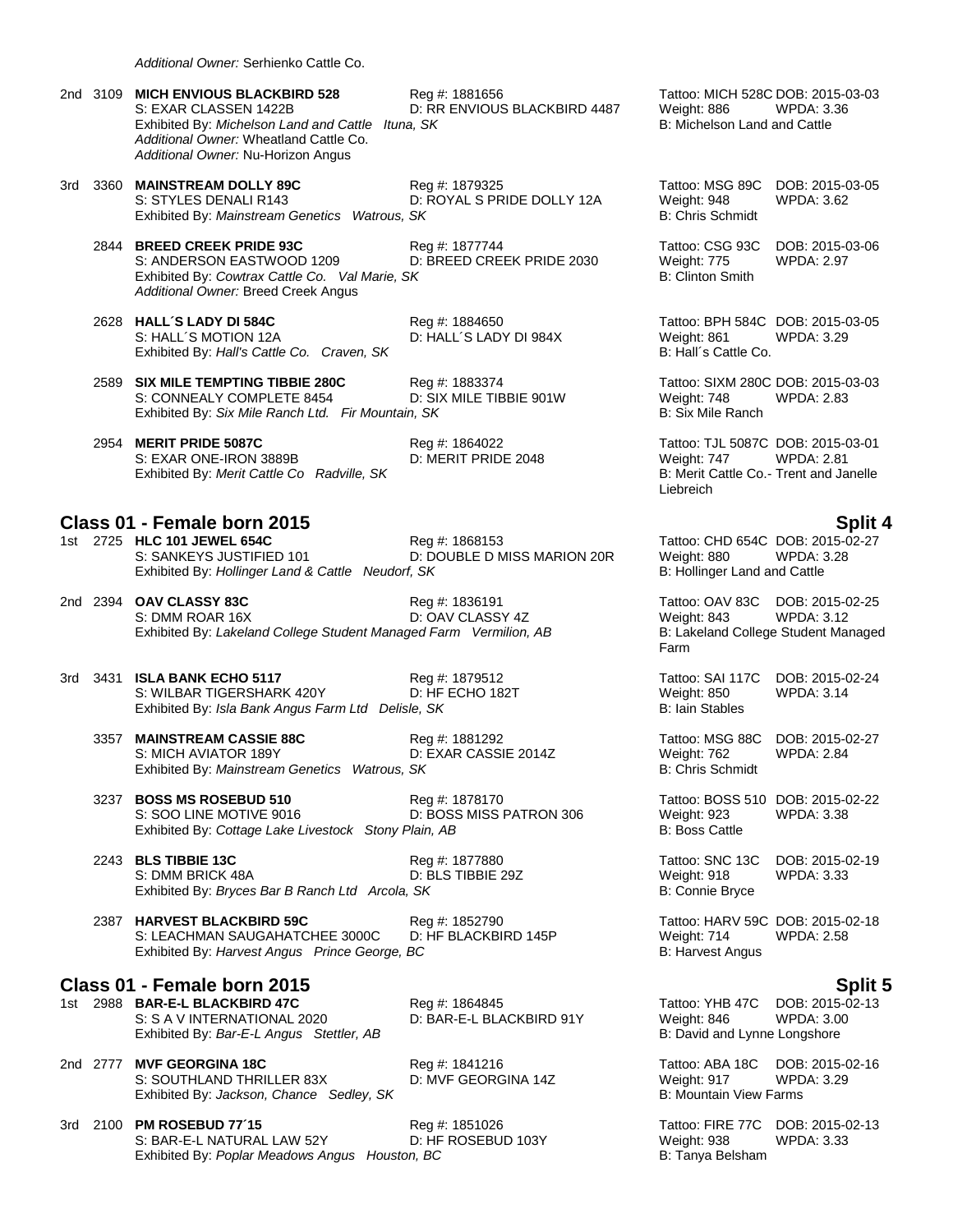|          | 3358 MAINSTREAM ANNIE K 83C<br>S: MICH AVIATOR 189Y<br>Exhibited By: Mainstream Genetics Watrous, SK                                                                     | Reg #: 1881296<br>D: MICH ANNIE K 132Y          | Tattoo: MSG 83C<br>Weight: 841<br>B: Jenna Schmidt                                                       | DOB: 2015-02-16<br><b>WPDA: 3.01</b> |
|----------|--------------------------------------------------------------------------------------------------------------------------------------------------------------------------|-------------------------------------------------|----------------------------------------------------------------------------------------------------------|--------------------------------------|
|          | 2552 JUSTAMERE ENVIEW DESIRE 854C<br>S: SANKEY'S JUSTIFIED 101<br>Exhibited By: Justamere Farms Lloydminster, SK                                                         | Reg #: 1869506<br>D: JUSTAMERE 336U DESIRE 321Z | Tattoo: AFA 854C DOB: 2015-02-15<br>Weight: 836<br><b>B: Justamere Farms</b>                             | <b>WPDA: 2.99</b>                    |
|          | 3498 TRIPLE L BLACKBIRD 26C<br>S: EASTONDALE BLACK CEDAR 10 13<br>Exhibited By: Triple L Angus Viscount, SK                                                              | Reg #: 1876303<br>D: TRIPLE L BLACKBIRD 48T     | Tattoo: RKT 26C<br>Weight: 856<br>B: Triple L Angus                                                      | DOB: 2015-02-15<br><b>WPDA: 3.06</b> |
|          | 2545 JUSTAMERE 1422 ENCHANTRESS 849<br>S: EXAR CLASSEN 1422B<br>Exhibited By: Justamere Farms Lloydminster, SK                                                           | Reg #: 1869488<br>D: MICH ENCHANTRESS 1164X     | Tattoo: AFA 849C<br>Weight: 788<br><b>B: Justamere Farms</b>                                             | DOB: 2015-02-13<br><b>WPDA: 2.79</b> |
|          | 2034 ANDERSON RONI 1555                                                                                                                                                  | Reg #: 1884144                                  | Tattoo: GEOF<br>555C                                                                                     | DOB: 2015-02-13                      |
|          | S: SOO LINE MOTIVE 9016<br>Exhibited By: Anderson Cattle Bethune, SK                                                                                                     | D: ANDERSON RONI 1022                           | Weight: 770<br><b>B: Anderson Cattle</b>                                                                 | <b>WPDA: 2.73</b>                    |
|          | 3361 MAINSTREAM MERCEDES 79C<br>S: MICH AVIATOR 189Y<br>Exhibited By: Mainstream Genetics Watrous, SK                                                                    | Reg #: 1881277<br>D: MUIRHEAD'S MORRISON 46R    | Tattoo: MSG 79C<br>Weight: 813<br><b>B: Chris Schmidt</b>                                                | DOB: 2015-02-13<br><b>WPDA: 2.88</b> |
|          | Class 01 - Female born 2015<br>1st 3163 BROOKING QUEEN 5067<br>S: PVF INSIGHT 0129<br>Exhibited By: Brooking Angus Ranch Radville, SK<br>Additional Owner: Sunrise Angus | Reg #: 1870365<br>D: SCR QUEEN 50852            | Tattoo: JSTN 67C DOB: 2015-02-12<br>Weight: 850<br>B: Brooking Angus Ranch                               | Split 6<br><b>WPDA: 3.00</b>         |
| 2nd 2982 | <b>BAR-E-L BRIDE 28C</b><br>S: BAR-E-L NATURAL LAW 52Y<br>Exhibited By: Bar-E-L Angus Stettler, AB                                                                       | Reg #: 1877390<br>D: DBRL 94T BRIDE 4W          | Tattoo: YHB 28C<br>Weight: 925<br>B: David and Lynne Longshore                                           | DOB: 2015-02-09<br><b>WPDA: 3.23</b> |
|          | 3rd 3495 TRIPLE L BLACKCAP 21C<br>S: CAPTAIN MORGAN 201X<br>Exhibited By: Triple L Angus Viscount, SK                                                                    | Reg #: 1876298<br>D: TRIPLE L BLACKCAP 26W      | Tattoo: RKT 21C<br>Weight: 915<br>B: Triple L Angus                                                      | DOB: 2015-02-09<br><b>WPDA: 3.20</b> |
|          | 2395 OAV LADY MAC 67C<br>S: DMM ROAR 16X<br>Exhibited By: Lakeland College Student Managed Farm Vermilion, AB                                                            | Reg #: 1836188<br>D: OAV LADY MAC 37Z           | Tattoo: OAV 67C<br>Weight: 839<br>B: Lakeland College Student Managed<br>Farm                            | DOB: 2015-02-12<br><b>WPDA: 2.96</b> |
|          | 2635 3G ERICA 3C<br>S: 3 "G" KODIAK 3A<br>Exhibited By: Hamilton Farms Cochrane, AB<br>Additional Owner: 3 G Ventures                                                    | Reg #: 1866312<br>D: 3 G ERICA 1U               | Tattoo: RCT 3C<br>Weight: 850<br>B: 3 G Ventures                                                         | DOB: 2015-02-11<br>WPDA: 2.99        |
|          | 3516 SHR TIBBIE 6C<br>S: S A V PIONEER 7301<br>Exhibited By: Swan Hills Ranch Swan River, MB                                                                             | Reg #: 1870628<br>D: MVF TIBBIE 323X            | Tattoo: SHRX 6C<br>Weight: 782<br>B: Mountain View Farms Ltd.                                            | DOB: 2015-02-11<br><b>WPDA: 2.75</b> |
|          | 3363 MAINSTREAM KURUBA 76C<br>S: MICH AVIATOR 189Y<br>Exhibited By: Mainstream Genetics Watrous, SK                                                                      | Reg #: 1881275<br>D: RED BLAIR'S KURUBA 42W     | Tattoo: MSG 76C<br>Weight: 812<br><b>B: Chirs Schmidt</b>                                                | DOB: 2015-02-10<br><b>WPDA: 2.85</b> |
|          | Class 01 - Female born 2015                                                                                                                                              |                                                 |                                                                                                          | <b>Split 7</b>                       |
|          | 1st 2953 MERIT SOCIALITE 5024C<br>S: MERIT BIG DAWG 3049A<br>Exhibited By: Merit Cattle Co Radville, SK                                                                  | Reg #: 1863976<br>D: MERIT SOCIALITE 1122       | Tattoo: TJL 5024C DOB: 2015-02-07<br>Weight: 809<br>B: Merit Cattle Co. - Trent and Janelle<br>Liebreich | <b>WPDA: 2.81</b>                    |
| 2nd 2106 | <b>PM ECHO 44'15</b><br>S: SAV BISMARCK 5682<br>Exhibited By: Poplar Meadows Angus Houston, BC                                                                           | Reg #: 1851007<br>D: HF ECHO 17T                | Tattoo: FIRE 44C<br>Weight: 847<br>B: Tanya Belsham                                                      | DOB: 2015-02-08<br><b>WPDA: 2.95</b> |
|          | 3rd 3161 BAR-E-L CLOVA 20C<br>S: BAR-E-L NATURAL LAW 52Y<br>Exhibited By: Brooking Angus Ranch Radville, SK<br>Additional Owner: Lazy MC Angus                           | Reg #: 1864829<br>D: CROWFOOT CLOVA 2106Z       | Tattoo: YHB 20C<br>Weight: 864<br>B: David & Lynne Longshore                                             | DOB: 2015-02-08<br><b>WPDA: 3.01</b> |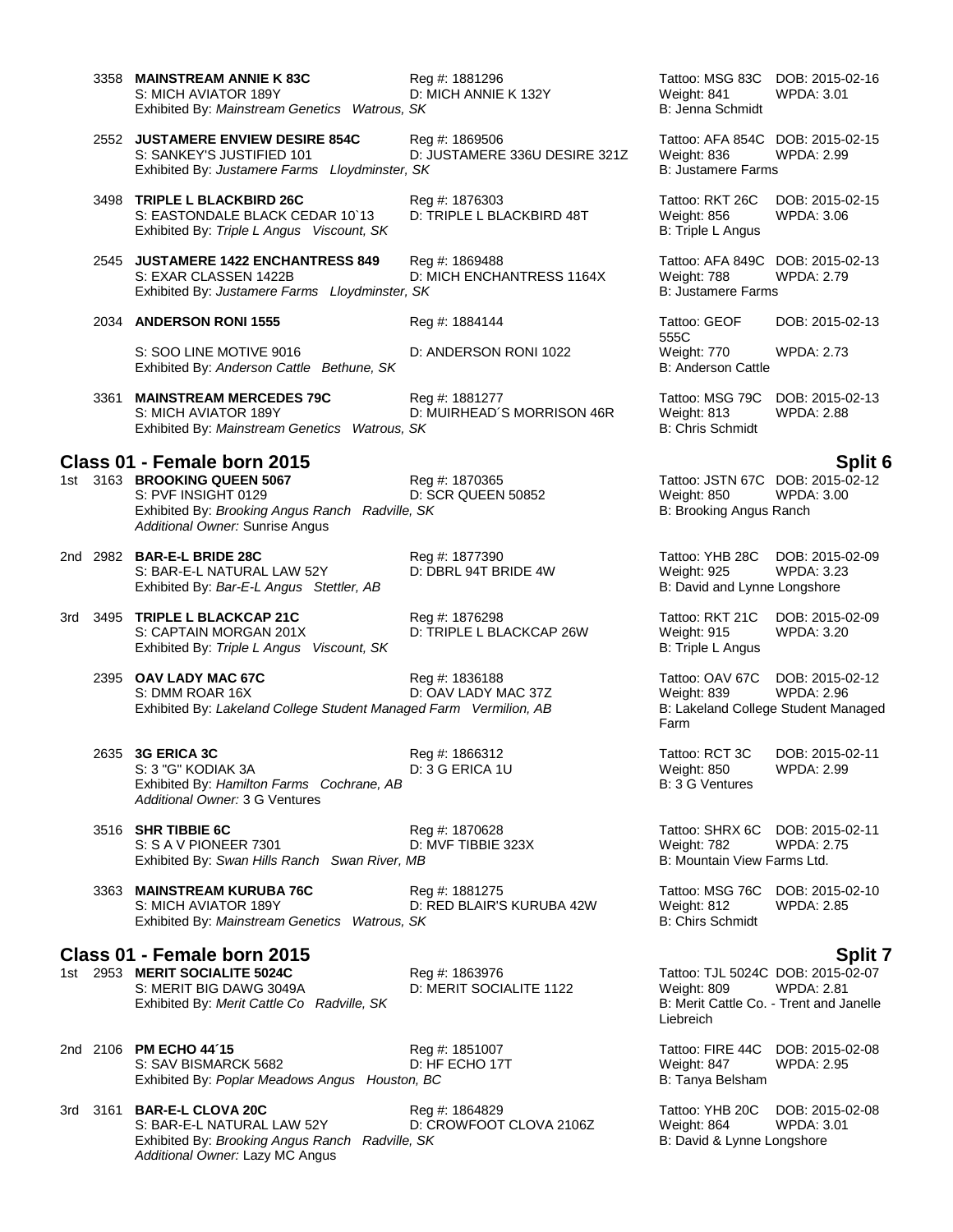|       | 2031 ANDERSON TIBBIE 1538                                                                                       | Reg #: 1884142                                                 | Tattoo: GEOF<br>538C                                                           | DOB: 2015-02-08                      |
|-------|-----------------------------------------------------------------------------------------------------------------|----------------------------------------------------------------|--------------------------------------------------------------------------------|--------------------------------------|
|       | S: YOUNG DALE DAGGER 18Z<br>Exhibited By: Anderson Cattle Bethune, SK                                           | D: SOO LINE TIBBIE 1009                                        | Weight: 802<br><b>B: Anderson Cattle</b>                                       | WPDA: 2.79                           |
|       | 3598 WILBAR GEORGINA 743C<br>S: PLEASANT VALLEY LUTE 1207<br>Exhibited By: Wilbar Cattle Co. Dundurn, SK        | Reg #: 1868787<br>D: WILBAR GEORGINA 743C                      | Tattoo: WJD 743C DOB: 2015-02-07<br>Weight: 890<br>B: Wilbar Cattle Co.        | <b>WPDA: 3.09</b>                    |
|       | 3342 FOREST GATE BARBARA 9C<br>S: DFCC 33T BULLSEYE 74Y<br>Exhibited By: Forest Gate Ranch Christopher Lake, SK | Reg #: 1883192<br>D: SOUTH PARK BARBARA 24S                    | Tattoo: FGR 9C<br>Weight: 764<br><b>B: Forest Gate Ranch</b>                   | DOB: 2015-02-07<br><b>WPDA: 2.65</b> |
|       | 2273 LCL LUCY 16C<br>S: BELVIN PANIC SWITCH 2'11<br>Exhibited By: LCL Angus Coronation, AB                      | Reg #: 1833047<br>D: HF LUCY 234W                              | Tattoo: LCL 16C<br>Weight: 818<br><b>B: LCL Angus</b>                          | DOB: 2015-02-07<br>WPDA: 2.84        |
|       | 2242 BAR B BEAU BELLE 6C<br>S: DMM BRICK 48A<br>Exhibited By: Bryces Bar B Ranch Ltd Arcola, SK                 | Reg #: 1877861<br>D: LONESOME BEAU BELLE 50Z                   | Tattoo: JBR 6C<br>Weight: 965<br>B: Bryces Bar B Ranch Ltd.                    | DOB: 2015-02-07<br><b>WPDA: 3.35</b> |
|       | Class 01 - Female born 2015                                                                                     |                                                                |                                                                                | Split 8                              |
|       | 1st 2028 ANDERSON BARB ROSE 1528                                                                                | Reg #: 1884141                                                 | Tattoo: GEOF<br>528C                                                           | DOB: 2015-02-05                      |
|       | S: YOUNGDALE ZALMAN182<br>Exhibited By: Anderson Cattle Bethune, SK                                             | D: ANDERSON BARB ROSE 1120                                     | Weight: 826<br><b>B: Anderson Cattle</b>                                       | <b>WPDA: 2.85</b>                    |
|       | 2nd 2029 ANDERSON EUTHALLA 1512                                                                                 | Reg #: 1884140                                                 | Tattoo: GEOF<br>512C                                                           | DOB: 2015-02-01                      |
|       | S: MCATL REFLECTION 120-577<br>Exhibited By: Anderson Cattle Bethune, SK                                        | D: SOO LINE EUTHALLA 0267                                      | Weight: 830<br>B: Anderson Cattle                                              | <b>WPDA: 2.82</b>                    |
| 3rd - | 2631 HALL'S ESTHER 533C<br>S: HF KODIAK 5R<br>Exhibited By: Hall's Cattle Co. Craven, SK                        | Reg #: 1872784<br>D: PHP ESTHER 133Y                           | Tattoo: BPH 533C DOB: 2015-02-04<br>Weight: 850<br>B: Hall's Cattle Co         | <b>WPDA: 2.92</b>                    |
|       | 2515 DFCC 36Z CORAL 63C<br>S: HF BINGHAMTON 36Z<br>Exhibited By: Double F Cattle Co. Parkside, SK               | Reg #: 1847868<br>D: DFCC 33T SWEET & SASSY 9X                 | Tattoo: DFCC 63C DOB: 2015-02-06<br>Weight: 889<br>B: Double F Cattle Co.      | <b>WPDA: 3.08</b>                    |
|       | 3450 SCC QUALITY 45C<br>S: AAR TEN X 7008 S A<br>Exhibited By: Stewart Cattle Co. Russell, MB                   | Reg #: 1845058<br>D: SCC QUALITY 10X                           | Tattoo: BDS 45C<br>Weight: 989<br>B: Stewart Cattle Co.                        | DOB: 2015-02-05<br><b>WPDA: 3.41</b> |
|       | 2462 EASTONDALE LADY WHITNEY 06'15<br>S: COLEMAN CHARLO 0256<br>Exhibited By: Eastondale Angus Wawota, SK       | Reg #: 1864588<br>D: EASTONDALE LADY WHITNEY 75'07 Weight: 832 | Tattoo: VK 6C<br><b>B: Dale Easton</b>                                         | DOB: 2015-02-04<br>WPDA: 2.86        |
|       | 3520 MVF TIBBIE 7C<br>S: SAV INTERNATIONAL 2020<br>Exhibited By: Swan Hills Ranch Swan River, MB                | Reg #: 1841212<br>D: MVF TIBBIE 45X                            | Tattoo: ABA 7C<br>Weight: 849<br>B: Mountain View Farms Ltd.                   | DOB: 2015-02-04<br><b>WPDA: 2.92</b> |
|       | 3518 SHR ROSEBUD 4C<br>S: PEAK DOT UNANIMOUS 523A<br>Exhibited By: Swan Hills Ranch Swan River, MB              | Reg #: 1875077<br>D: EASTONDALE ROSEBUD 34'13                  | Tattoo: SHRX 4C DOB: 2015-02-03<br>Weight: 788<br>B: Swan Hills Ranch          | WPDA: 2.70                           |
|       | 3596 WILBAR JENNIFER 728C<br>S: PLEASANT VALLEY LUTE 1207<br>Exhibited By: Wilbar Cattle Co. Dundurn, SK        | Reg #: 1868776<br>D: WILBAR JENNIFER 215X                      | Tattoo: WJD 728C DOB: 2015-02-01<br><b>Weight: 955</b><br>B: Wilbar Cattle Co. | <b>WPDA: 3.25</b>                    |
|       | Class 01 - Female born 2015                                                                                     |                                                                |                                                                                | Split 9                              |
|       | 1st 3646 YOUNG DALE GEORGINA 25C<br>S: YOUNG DALE XCALIBER 32X<br>Exhibited By: Young Dale Angus Carievale, SK  | Reg #: 1839332<br>D: YOUNG DALE GEORGINA 93Y                   | Tattoo: YDF 25C<br>Weight: 891<br>B: Barry & Marj Young                        | DOB: 2015-01-31<br>WPDA: 3.02        |
|       | 2nd 2095 PM TIBBIE 4'15<br>S: BAR-E-L NATURAL LAW 52Y<br>Exhibited By: Poplar Meadows Angus Houston, BC         | Reg #: 1850978<br>D: POPLAR MEADOWS TIBBIE 17'10               | Tattoo: FIRE 4C<br><b>Weight: 925</b><br>B: Tanya Belsham                      | DOB: 2015-01-31<br>WPDA: 3.14        |

3rd 2634 **HF ANNIE K 123C** Reg #: 1844032 Tattoo: HAMI 123C DOB: 2015-01-28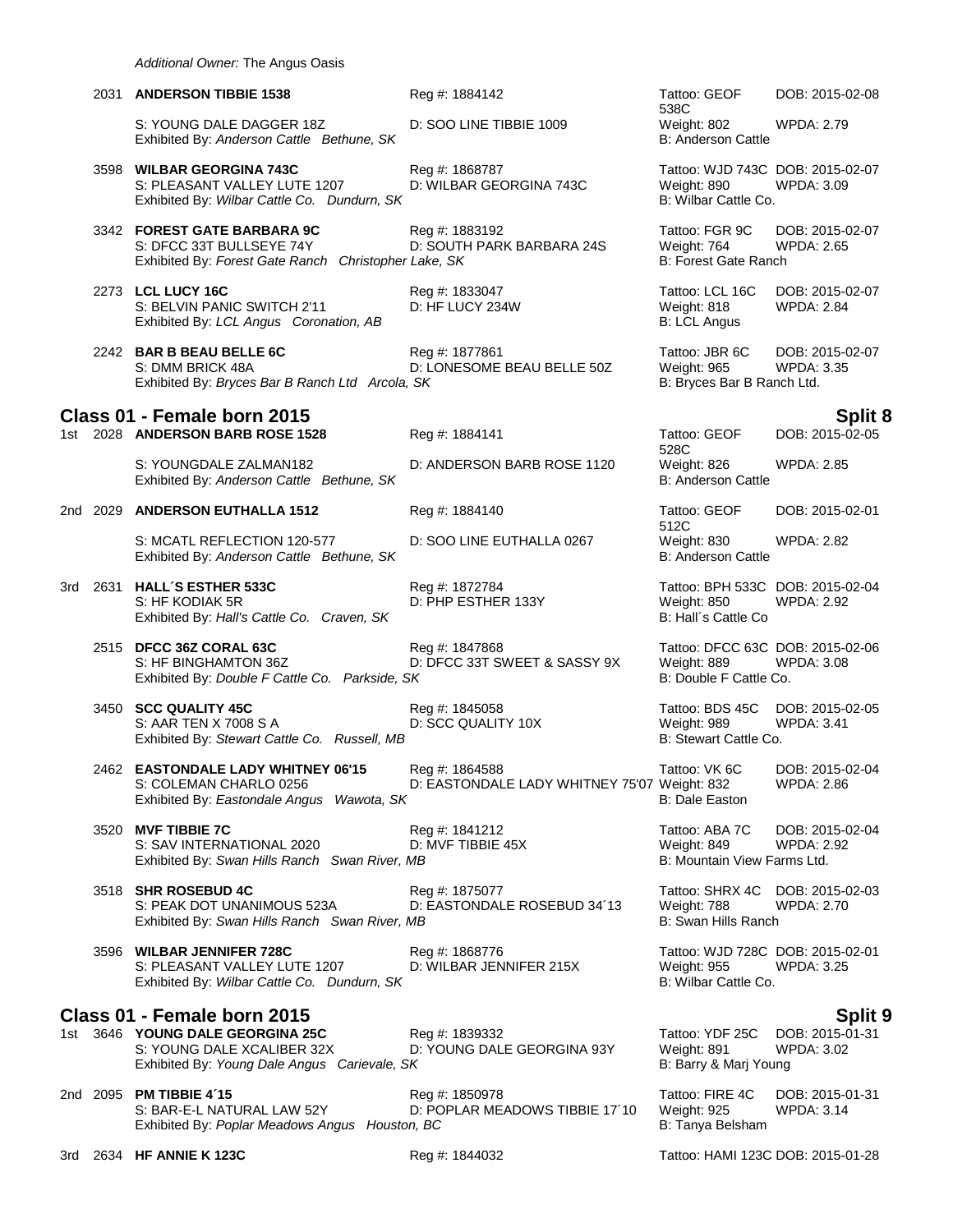S: HF REBEL 53Y **D: HF ANNIE K 28Z** Weight: 911 WPDA: 3.06<br>
Exhibited By: Hamilton Farms Cochrane. AB<br>
B: Hamilton Farms Exhibited By: Hamilton Farms Cochrane, AB

2731 **HLC 1867 ANNIE K 582C** Reg #: 1878916 Tattoo: CHD 582C DOB: 2015-01-31 S: SAV ANGUS VALLEY 1867 D: SASKALTA ANNIE K 734T Weight: 898 WPDA: 3.04 Exhibited By: *Hollinger Land & Cattle Neudorf, SK* B: Roger Reynolds

3310 **R DOUBLE C PRIMROSE 18'15** Reg #: 1848426 Tattoo: SJR 18C DOB: 2015-01-29 S: REMITALL F BRAND NAME 171A D: PRIMROSE OF SANDEAN 10X Weight: 869 WPDA: 2.93 Exhibited By: *Redekop Cattle Company Vanscoy, SK* B: Redekop Cattle Company

3501 **TRIPLE L ESTON ANNE 6C** Reg #: 1876292 Tattoo: RKT 6C DOB: 2015-01-28 S: CAPTAIN MORGAN 201X D: JS ESTON ANNE 994 Weight: 789 WPDA: 2.65 Exhibited By: Triple L Angus Viscount, SK B: Triple L Angus B: Triple L Angus

3446 **SCC PRIDE 22C** Reg #: 1845052 Tattoo: BDS 22C DOB: 2015-01-28 S: HF TIGER 5T D: SCC PRIDE 24T Weight: 908 WPDA: 3.05 Exhibited By: Stewart Cattle Co. Russell, MB

## **Class 01 - Female born 2015 Split 10**

1st 2642 **HF RUBY 107C** Reg #: 1868087 Reg #: 1868087 Tattoo: HAMI 107C DOB: 2015-01-26<br>S: PLEASANT VALLEY LUTE 1207 D: WILBAR RUBY 955N Weight: 1013 WPDA: 3.38 S: PLEASANT VALLEY LUTE 1207 D: WILBAR RUBY 955N Weight: 1013 WPDA: 3.38<br>Exhibited By: *Hamilton Farms Cochrane. AB* D: WILBAR RUBY 955N B: Hamilton Farms Exhibited By: Hamilton Farms Cochrane, AB

2nd 3160 **BROOKING BLACKCAP 5018** Reg #: 1870329 Tattoo: JSTN 18C DOB: 2015-01-27 S: BROOKING PROSECUTOR 222 D: SCHAFF BLACKCAP 955 Weight: 938 WPDA: 3.14 Exhibited By: *Brooking Angus Ranch Radville, SK* B: **Brooking Angus Ranch** B: Brooking Angus Ranch *Additional Owner:* Schwan Angus

3rd 2843 **COWTRAX KATINKA 12C** Reg #: 1842110 Tattoo: CSX 12C DOB: 2015-01-27 S: LFE HARVESTOR 330A D: GLENNIE KATINKA 6Y Weight: 891 WPDA: 2.98 Exhibited By: Cowtrax Cattle Co. Val Marie, SK B: Colt Kornfeld

## 2643 **HF BLACKBIRD 116C** Reg #: 1844027 Tattoo: WYAT

S: PLEASANT VALLEY LUTE 1207 D: HF BLACKBIRD 39W Weight: 944 WPDA: 3.16<br>
Exhibited By: Hamilton Farms Cochrane, AB B: Hamilton Farms - Wyatt Hamilton Exhibited By: Hamilton Farms Cochrane, AB

3344 **FOREST GATE ESSENCE 4C** Reg #: 1883193 **Tattoo: FGR 4C** DOB: 2015-01-27<br>S: DFCC 33T BULLSEYE 74Y D: ESSENCE 905W Weight: 768 WPDA: 2.57 S: DFCC 33T BULLSEYE 74Y D: ESSENCE 905W Weight: 768 W<br>Exhibited By: Forest Gate Ranch Christopher Lake, SK B: 2.5757 B: 2.5757 B: 2.5757 B: 2.5757 B: 2.5757 B: 2.57 Exhibited By: Forest Gate Ranch Christopher Lake, SK

3308 **R DOUBLE C BLACKCAP 12'15** Reg #: 1848425 **Tattoo: SJR 12C** DOB: 2015-01-26<br>S: SAV ANGUS VALLEY 1867 D: R DOUBLE C BLACKCAP 04'12 Weight: 772 WPDA: 2.57 Exhibited By: *Redekop Cattle Company Vanscoy, SK* B: Redekop Cattle Company

2577 **GGA BLACKBERRY 16C** Reg #: 1835324 Tattoo: GGA 16C DOB: 2015-01-26 S: JL ALL ANSWERS 1009 **D: GGA BLACKBERRY 29A** Weight: 895 WPDA: 2.98<br>
Exhibited By: Gabel. Glen Regina. SK B: Glen Gabel Exhibited By: Gabel, Glen Regina, SK

2516 **DFCC 36Z COLLEEN 18C** Reg #: 1847838 Tattoo: DFCC 18C DOB: 2015-01-25 S: HF BINGHAMTON 36Z D: DFCC 18T DATELINE 5W Weight: 862 WPDA: 2.86 Exhibited By: *Double F Cattle Co. Parkside, SK* B: Double F Cattle Co.

## **Class 01 - Female born 2015 Split 11**

1st 3157 **BROOKING ANNIE K 5010** Reg #: 1874715 Tattoo: JSTN 10C DOB: 2015-01-23 Exhibited By: *Brooking Angus Ranch Radville, SK* B: **Brooking Angus Ranch** B: Brooking Angus Ranch *Additional Owner:* Wiwa Creek Angus *Additional Owner:* Mitch Campbell

2nd 3105 **MICH ENVIOUS BLACKBIRD 502** Reg #: 1881655 Tattoo: MICH 502C DOB: 2015-01-23 Exhibited By: Michelson Land and Cattle Ituna, SK *Additional Owner:* Wheatland Cattle Co. *Additional Owner:* Dynasty Cattle Co.

3rd 3159 **COME AS U R LADY 508C** Reg #: 1880028 Tattoo: CAUR

S: BROOKING PROSECUTOR 222 D: JL LADY 06 112 Weight: 1085 WPDA: 3.51 Exhibited By: *Brooking Angus Ranch Radville, SK* B: Kevin Granger & Bonnie Brooks *Additional Owner:* Rust Mountain View Ranch

116C<br>Weight: 944 DOB: 2015-01-27

D: R DOUBLE C BLACKCAP 04'12 Weight: 772 WPDA: 2.57

D: BROOKING ANNIE K 390 Weight: 984 WPDA: 3.25

D: RR ENVIOUS BLACKBIRD 4487 Weight: 1011 WPDA: 3.<br>a. SK B: Michelson Land and Cattle

508C DOB: 2015-01-17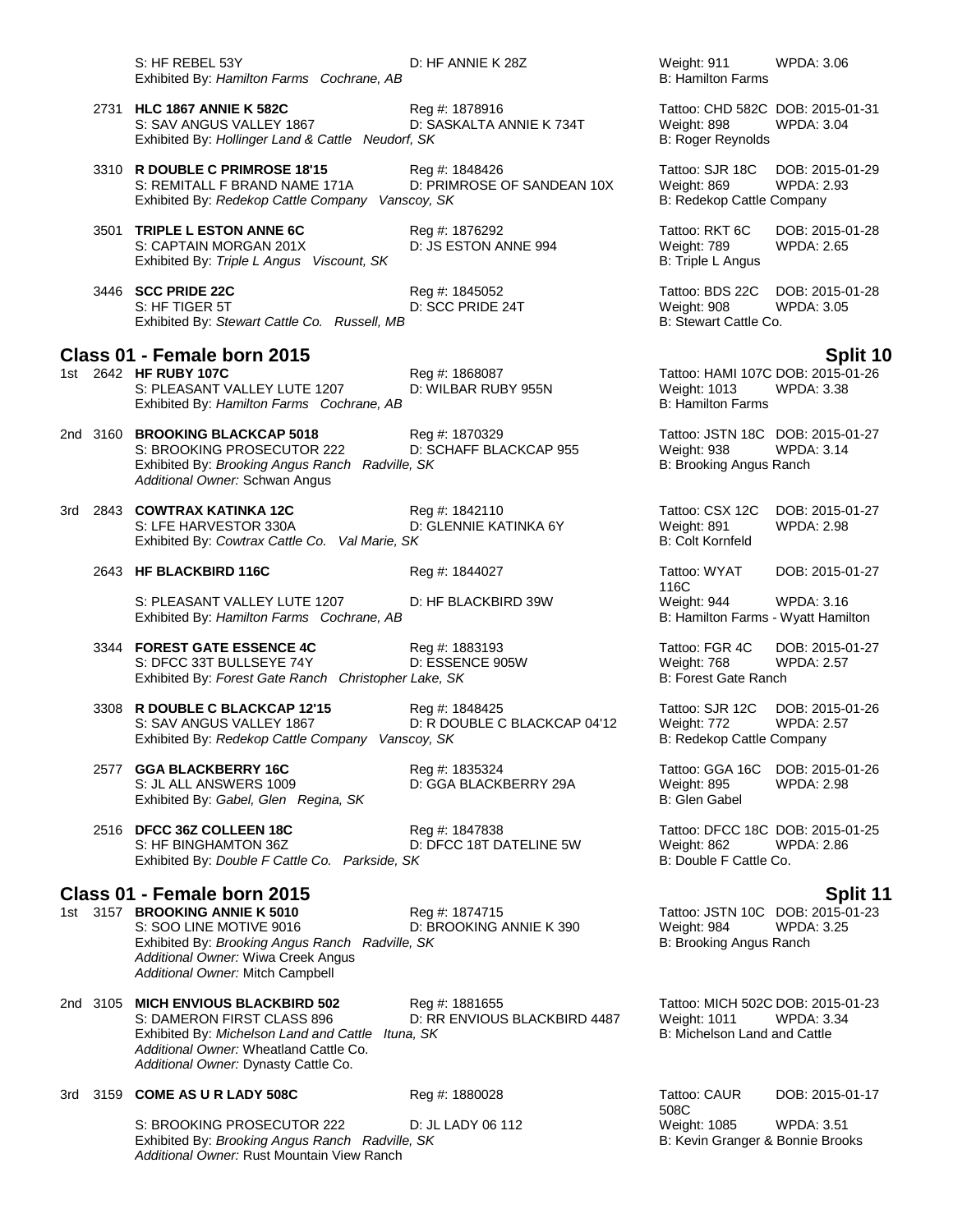|     |          | 2223 COME AS U R LADY 512C                                                                                      | Reg #: 1877588                               | Tattoo: CAUR<br>512C                                                            | DOB: 2015-01-18                                                             |
|-----|----------|-----------------------------------------------------------------------------------------------------------------|----------------------------------------------|---------------------------------------------------------------------------------|-----------------------------------------------------------------------------|
|     |          | S: BROOKING PROSECUTOR 222<br>Exhibited By: Come As U R Storthoaks, SK                                          | D: JL LADY 06 112                            | Weight: 848<br>B: Come As U R                                                   | <b>WPDA: 2.75</b>                                                           |
|     |          | 3320 RICHMOND COVER GIRL SRD 31C<br>S: HF DECISIVE 56Z<br>Exhibited By: Richmond Ranch Rumsey, AB               | Reg #: 1832999<br>D: CROWFOOT KELTON 2015Z   | Tattoo: SRD 31C<br>Weight: 917<br><b>B: Richmond Ranch</b>                      | DOB: 2015-01-18<br><b>WPDA: 2.98</b>                                        |
|     |          | Class 01 - Female born 2015                                                                                     |                                              |                                                                                 | Split 12                                                                    |
|     |          | 1st 2372 RAMROD HOPE 503C<br>S: BUSHS GRAND DESIGN<br>Exhibited By: Ramrod Cattle Company Medora, MB            | Reg #: 1836323<br>D: HLC 1220 BLACKWOOD 343A | Tattoo: DTM 503C DOB: 2015-01-12<br>Weight: 969<br>B: Ramrod Cattle Company     | <b>WPDA: 3.09</b>                                                           |
|     | 2nd 2570 | <b>NORTHERN VIEW LUCY 95C</b><br>S: VISION UNANIMOUS 1418<br>Exhibited By: Northern View Angus Neudorf, SK      | Reg #: 1852053<br>D: NORTHERN VIEW LUCY 85U  | Tattoo: FTA 95C<br>Weight: 952<br>Frick                                         | DOB: 2015-01-16<br><b>WPDA: 3.07</b><br>B: Northern View Angus-Troy and Amy |
| 3rd |          | 2639 HF BLACKWOOD LADY 19C<br>S: WK SMOOTH 2382<br>Exhibited By: Hamilton Farms Cochrane, AB                    | Reg #: 1843960<br>D: HF BLACKWOOD LADY 76W   | Tattoo: HAMI 19C DOB: 2015-01-13<br>Weight: 940<br><b>B: Hamilton Farms</b>     | <b>WPDA: 3.00</b>                                                           |
|     |          | 2810 DOUBLE MM BAYBERRY 1C<br>S: YOUNG DALE XCALIBER 32X<br>Exhibited By: Johnston, Millen & Mona Neepawa, MB   | Reg #: 1876846<br>D: RED S-BAYBERRY 111X     | Tattoo: MMJ 1C<br>Weight: 978<br>B: Millen Johnston                             | DOB: 2015-01-15<br><b>WPDA: 3.14</b>                                        |
|     |          | 2166 TSN LADY 52C<br>S: RB ACTIVE DUTY 0010X<br>Exhibited By: TSN Livestock Brandon, MB                         | Reg #: 1853964<br>D: GAMBLES LADY 2197       | Tattoo: TSN 52C<br>Weight: 900<br><b>B: TSN Livestock</b>                       | DOB: 2015-01-14<br><b>WPDA: 2.88</b>                                        |
|     |          | 2569 NORTHERN VIEW SOCIALITE 93C<br>S: B P F SPECIAL FOCUS 504<br>Exhibited By: Northern View Angus Neudorf, SK | Reg #: 1852051<br>D: MERIT SOCIALITE 164X    | Tattoo: FTA 93C<br>Weight: 957<br>Frick                                         | DOB: 2015-01-13<br><b>WPDA: 3.06</b><br>B: Northern View Angus-Troy and Amy |
|     |          | 2824 COR VET DAISY 1C<br>S: SAV ANGUS VALLEY 1867<br>Exhibited By: Cor Vet Cattle Co. Melita, MB                | Reg #: 1854186<br>D: BROOKMORE DAISY 116A    | Tattoo: CVCC 1C<br>Weight: 972<br>B: Jack A Hart                                | DOB: 2015-01-13<br>WPDA: 3.11                                               |
|     |          | Class 01 - Female born 2015                                                                                     |                                              |                                                                                 | Split 13                                                                    |
|     |          | 1st 2575 GGA TIBBIE 5C<br>S: EXAR DECLARATION 1686B<br>Exhibited By: Gabel, Glen Regina, SK                     | Reg #: 1835315<br>D: GGA TIBBIE 8Z           | Tattoo: GGA 5C<br>Weight: 994<br>B: Glen Gabel                                  | DOB: 2015-01-11<br><b>WPDA: 3.16</b>                                        |
|     |          | 2nd 2729 HLC 101 FANTASY 559C<br>S: SANKEYS JUSTIFIED 101<br>Exhibited By: Hollinger Land & Cattle Neudorf, SK  | Reg #: 1838040<br>D: HLC 336U FANTASY 260A   | Tattoo: CHD 559C DOB: 2015-01-11<br>Weight: 913<br>B: Hollinger Land and Cattle | <b>WPDA: 2.90</b>                                                           |
|     |          | 3rd 3396 J SQUARE S ELLEN 506C<br>S: SANKEYS JUSTIFIED 101<br>Exhibited By: J Square S Angus Grayson, SK        | Reg #: 1833990<br>D: J SQUARE S ELLEN 335A   | Tattoo: SIES 506C DOB: 2015-01-04<br>Weight: 891<br><b>B: Jordan Sies</b>       | <b>WPDA: 2.77</b>                                                           |
|     |          | 2806 DJCC BLACK ANGEL 501C<br>S: YOUNG DALE XCALIBER 32X<br>Exhibited By: DJ Cattle Company Brookdale, MB       | Reg #: 1876445<br>D: LLB BLACK ANGEL 441X    | Tattoo: JDX 501C DOB: 2015-01-10<br>Weight: 973<br>B: Dallas Johnston           | WPDA: 3.08                                                                  |
|     |          | 2176 PREMIER HASSON BARDETTA 504<br>S: S A V BRILLIANCE 8077<br>Exhibited By: Blairs.Ag Cattle Co. Lanigan, SK  | Reg #: 1868123<br>D: PFLC BARDETTA 4A        | Tattoo: PLS 504C DOB: 2015-01-07<br>Weight: 886<br><b>B: Peter Frijters</b>     | <b>WPDA: 2.78</b>                                                           |
|     |          | 2248 GOLD-BAR ANNIE 106C<br>S: MOHNEN SOUTH DAKOTA 402<br>Exhibited By: Gold-Bar Livestock Victoria Harbour, ON | Reg #: 1832853<br>D: BUCK LAKE ANNIE 176X    | Tattoo: GBL 106C DOB: 2015-01-06<br>Weight: 909<br><b>B: Gold-Bar Livestock</b> | <b>WPDA: 2.84</b>                                                           |
|     |          | 3134 JPM STLISH LADY 16C<br>S: DBRL TITAN 29X<br>Exhibited By: JPM Farms Ltd. Gravelbourg, SK                   | Reg #: 1830375<br>D: GEIS STYLISH LADY 68'05 | Tattoo: JP 16C<br>Weight: 961<br>B: JPM Farms Ltd.                              | DOB: 2015-01-05<br><b>WPDA: 2.99</b>                                        |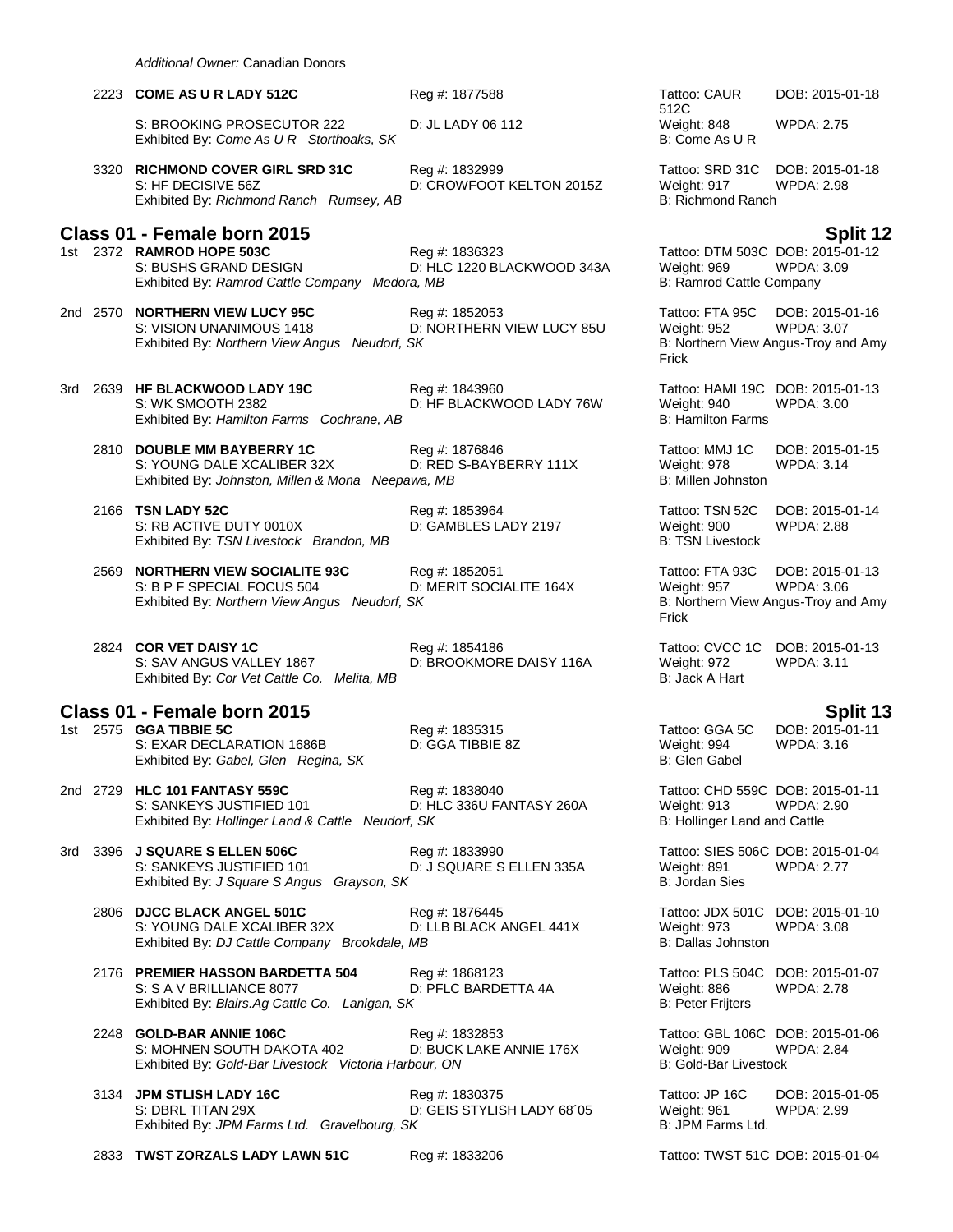S: WAF ZORZAL 321U D: REMINGTON LADY LAWN 144R Weight: 952 WPDA: 2.96<br>Exhibited By: Twisted Sisters Livestock Lloydminster, AB B: Twisted Sisters Livestock Exhibited By: *Twisted Sisters Livestock Lloydminster*, AB *Additional Owner:* Meghan Hoffman

| 1st | 2883     | <b>REMITALL F KARAMA 2C</b><br>S: SAV HARVESTOR 0338<br>Exhibited By: Remitall Farms Inc. Olds, AB                                            | Reg #: 1864463<br>D: REMITALL F KARAMA 102W   | Tattoo: GR 2C<br>Weight: 977<br><b>B: Remitall Farms</b>                           | DOB: 2015-01-02<br><b>WPDA: 3.02</b> |
|-----|----------|-----------------------------------------------------------------------------------------------------------------------------------------------|-----------------------------------------------|------------------------------------------------------------------------------------|--------------------------------------|
|     | 2nd 3135 | <b>JPM QUEEN RUTH 7C</b><br>S: DBRL TITAN 29X<br>Exhibited By: JPM Farms Ltd. Gravelbourg, SK                                                 | Reg #: 1830383<br>D: GEIS QUEEN RUTH 1'04     | Tattoo: JP 7C<br>Weight: 965<br>B: JPM Farms Ltd.                                  | DOB: 2015-01-02<br><b>WPDA: 2.98</b> |
|     | 3rd 2383 | <b>HARVEST BELLE 1C</b><br>S: SOO LINE THOR 1085<br>Exhibited By: Harvest Angus Prince George, BC<br><b>Additional Owner: Gilchrist Farms</b> | Reg #: 1852789<br>D: SOUTHLAND BELLE 89R      | Tattoo: HARV 1C<br>Weight: 890<br>B: Tanya Belsham                                 | DOB: 2015-01-01<br><b>WPDA: 2.74</b> |
|     |          | 3398 J SQUARE S ANNIE K 503C<br>S: SANKEYS JUSTIFIED 101<br>Exhibited By: J Square S Angus Grayson, SK                                        | Reg #: 1833986<br>D: RNRF GRACE 092X          | Tattoo: SIES 503C DOB: 2015-01-02<br>Weight: 896<br>B: Jordan Sies                 | <b>WPDA: 2.77</b>                    |
|     |          | 3565 FIRST LINE DANA 4C<br>S: SAV PIONEER 7301<br>Exhibited By: First Line Angus Hagersville, ON                                              | Reg #: 1860038<br>D: JL DANA 1183             | Tattoo: FLA 4C<br>Weight: 1052<br><b>B: First Line Angus</b>                       | DOB: 2015-01-02<br><b>WPDA: 3.25</b> |
|     |          | 2167 TSN LADY 5C<br>S: FLAG CROSS COUNTRY 90052<br>Exhibited By: TSN Livestock Brandon, MB                                                    | Reg #: 1834469<br>D: LIMESTONE RAINMAKER Y308 | Tattoo: TSN 5C<br>Weight: 969<br><b>B: TSN Livestock</b>                           | DOB: 2015-01-01<br><b>WPDA: 2.98</b> |
|     |          | 2390 HARVEST ECHO 14C<br>S: OCC DOCTOR 940D<br>Exhibited By: Harvest Angus Prince George, BC                                                  | Reg #: 1842607<br>D: HARVEST ECHO 3Z          | Tattoo: HARV 14C DOB: 2015-01-01<br><b>Weight: 1032</b><br><b>B: Harvest Angus</b> | <b>WPDA: 3.18</b>                    |
|     |          | 2382 HARVEST DR VALOR 5C<br>S: OCC DOCTOR 940D<br>Exhibited By: Harvest Angus Prince George, BC                                               | Reg #: 1842601<br>D: HARVEST RO VALOR 21Y     | Tattoo: HARV 5C<br>Weight: 887<br>B: Tom DeWaal                                    | DOB: 2015-01-01<br><b>WPDA: 2.73</b> |

## **Class 02 - Junior Division Calf Champion and Reserve Calf Champion Female**

1st 3107 **MICH SC HIGH ROSE 526** Reg #: 1883264 Tattoo: MICH 526C DOB: 2015-03-07 S: EXAR CLASSEN 1422B D: EXAR HIGH ROSE 84026 Weight: 898 WPDA: 3.45 Exhibited By: *Michelson Land and Cattle Ituna, SK* B: Michelson Land and Cattle *Additional Owner:* Wheatland Cattle Co. *Additional Owner:* Serhienko Cattle Co.

2nd 3512 **WIWA CREEK EVERGREEN 516'15** Reg #: 1872935 Tattoo: JT 516C DOB: 2015-03-26 Exhibited By: *Wiwa Creek Farms Rush Lake, SK* B: Jonathan Thomason

D: WIWA CREEK EVERGREEN 122'11 Weight: 831 WPDA: 3.45

# **Class 03 - Intermediate Division Calf Champion and Reserve Calf Champion Female**<br>1st 3163 BROOKING QUEEN 5067

S: PVF INSIGHT 0129 D: SCR QUEEN 50852 Weight: 850 Exhibited By: *Brooking Angus Ranch Radville, SK* B: **Brooking Angus Ranch** B: Brooking Angus Ranch *Additional Owner:* Sunrise Angus

2nd 2988 **BAR-E-L BLACKBIRD 47C** Reg #: 1864845 Tattoo: YHB 47C DOB: 2015-02-13 S: S A V INTERNATIONAL 2020 D: BAR-E-L BLACKBIRD 91Y Weight: 846 WPDA: 3.00 Exhibited By: *Bar-E-L Angus Stettler, AB* B: David and Lynne Longshore

## **Class 04 - Senior Division Calf Champion and Reserve Calf Champion Female.**

1st 2883 **REMITALL F KARAMA 2C** Reg #: 1864463 Tattoo: GR 2C DOB: 2015-01-02 S: SAV HARVESTOR 0338 D: REMITALL F KARAMA 102W Weight: 977 WPDA: 3.02 Exhibited By: *Remitall Farms Inc. Olds, AB* B: Remitall Farms **B: Remitall Farms** 

|     |          | Class 01 - Female born 2015                                                                                                                   |                                               |                                                                    | Split 14                             |
|-----|----------|-----------------------------------------------------------------------------------------------------------------------------------------------|-----------------------------------------------|--------------------------------------------------------------------|--------------------------------------|
|     |          | 1st 2883 REMITALL F KARAMA 2C<br>S: SAV HARVESTOR 0338<br>Exhibited By: Remitall Farms Inc. Olds, AB                                          | Reg #: 1864463<br>D: REMITALL F KARAMA 102W   | Tattoo: GR 2C<br>Weight: 977<br><b>B: Remitall Farms</b>           | DOB: 2015-01-02<br><b>WPDA: 3.02</b> |
|     | 2nd 3135 | <b>JPM QUEEN RUTH 7C</b><br>S: DBRL TITAN 29X<br>Exhibited By: JPM Farms Ltd. Gravelbourg, SK                                                 | Reg #: 1830383<br>D: GEIS QUEEN RUTH 1'04     | Tattoo: JP 7C<br>Weight: 965<br>B: JPM Farms Ltd.                  | DOB: 2015-01-02<br><b>WPDA: 2.98</b> |
| 3rd | 2383     | <b>HARVEST BELLE 1C</b><br>S: SOO LINE THOR 1085<br>Exhibited By: Harvest Angus Prince George, BC<br><b>Additional Owner: Gilchrist Farms</b> | Reg #: 1852789<br>D: SOUTHLAND BELLE 89R      | Tattoo: HARV 1C<br>Weight: 890<br>B: Tanya Belsham                 | DOB: 2015-01-01<br><b>WPDA: 2.74</b> |
|     |          | 3398 J SQUARE S ANNIE K 503C<br>S: SANKEYS JUSTIFIED 101<br>Exhibited By: J Square S Angus Grayson, SK                                        | Reg #: 1833986<br>D: RNRF GRACE 092X          | Tattoo: SIES 503C DOB: 2015-01-02<br>Weight: 896<br>B: Jordan Sies | <b>WPDA: 2.77</b>                    |
|     | 3565     | <b>FIRST LINE DANA 4C</b><br>S: SAV PIONEER 7301<br>Exhibited By: First Line Angus Hagersville, ON                                            | Reg #: 1860038<br>D: JL DANA 1183             | Tattoo: FLA 4C<br>Weight: 1052<br><b>B: First Line Angus</b>       | DOB: 2015-01-02<br><b>WPDA: 3.25</b> |
|     |          | 2167 TSN LADY 5C<br>S: FLAG CROSS COUNTRY 90052<br>Exhibited By: TSN Livestock Brandon, MB                                                    | Reg #: 1834469<br>D: LIMESTONE RAINMAKER Y308 | Tattoo: TSN 5C<br>Weight: 969<br><b>B: TSN Livestock</b>           | DOB: 2015-01-01<br><b>WPDA: 2.98</b> |
|     |          |                                                                                                                                               |                                               |                                                                    | $\cdots$                             |

# **Split 0**

# **Split 0**

1st 3163 **Brooking 3163 Brooking Street 3163 Reg #: 1870365**<br>
1915-02-12 D: SCR QUEEN 50852 Tattoo: 2016 Weight: 850 WPDA: 3.00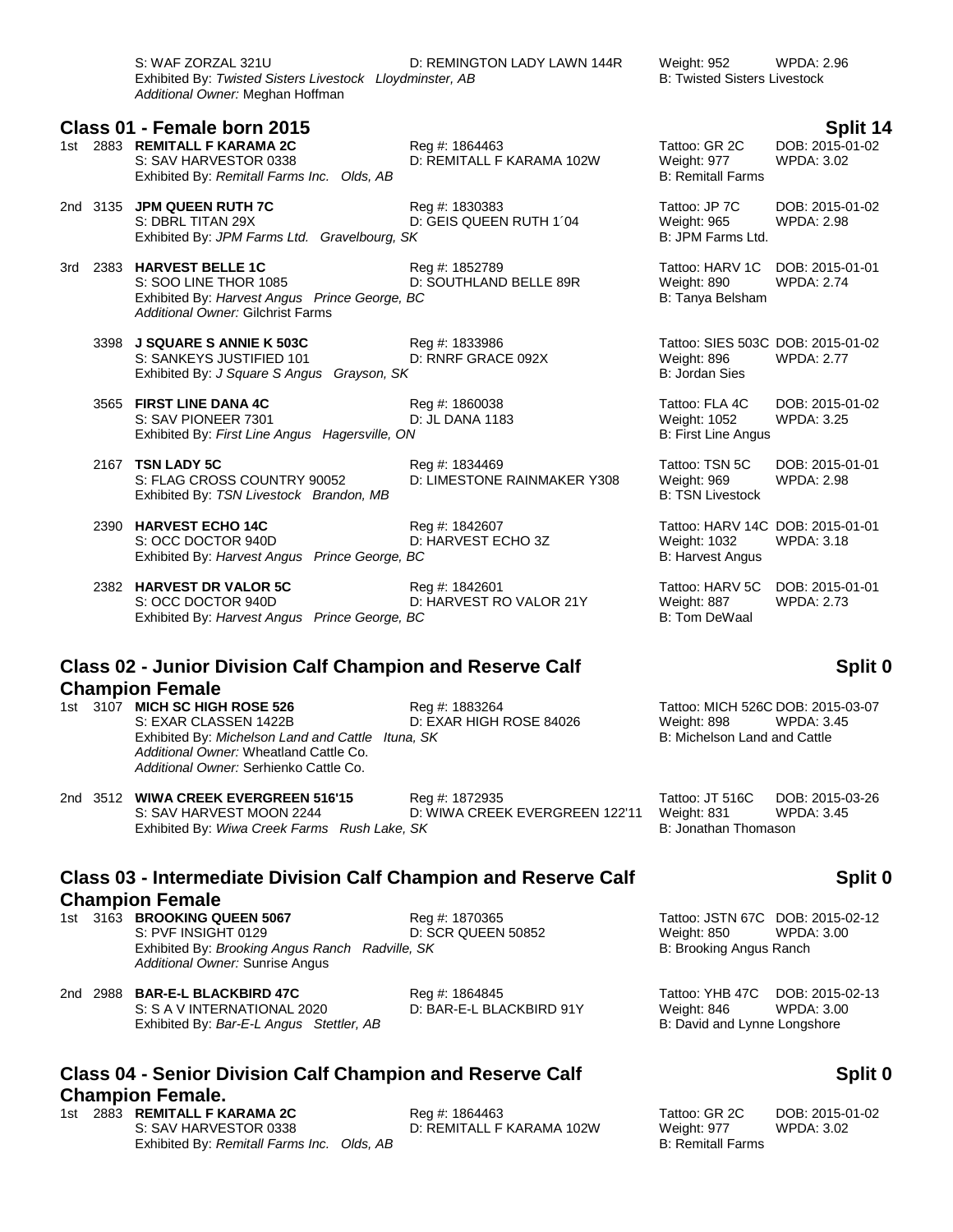|  | 2nd 2729 HLC 101 FANTASY 559C                     | Reg #: 1838040           | Tattoo: CHD 559C DOB: 2015-0 |            |
|--|---------------------------------------------------|--------------------------|------------------------------|------------|
|  | S: SANKEYS JUSTIFIED 101                          | D: HLC 336U FANTASY 260A | Weight: 913                  | WPDA: 2.90 |
|  | Exhibited By: Hollinger Land & Cattle Neudorf, SK |                          | B: Hollinger Land and Cattle |            |

**Class 05 - Female born 2014 Split 1**

|  | 1st 2046 YOUNG DALE GRACE                 | Rea #: 1791774           | Tattoo: YDF 169B DOB: 2014-0 |            |
|--|-------------------------------------------|--------------------------|------------------------------|------------|
|  | S: PF HOOVER DAM 041                      | D: YOUNG DALE GRACE 107W | Weight: 1327                 | WPDA: 2.28 |
|  | Exhibited By: Jaymarandy Farms Roblin, MB |                          | B: Young Dale Angus          |            |

2nd 2027 **ANDERSON PRIMROSE 4116** Reg #: 1824256 Tattoo: GEOF

S: ANDERSON PRISONER 1237 D: ANDERSON PRIMROSE 1202 Weight: 1358 WPDA: 2.27<br>Exhibited By: Anderson Cattle Bethune. SK B: Anderson Cattle B: Anderson Cattle Exhibited By: Anderson Cattle Bethune, SK

3rd 2835 **ROYAL S PRIDE 42B** Reg #: 1829525 Tattoo: CSE 42B DOB: 2014-03-25 S: SOO LINE YELLOWSTONE 9286 D: ROYAL S PRIDE 10X Weight: 1644 WPDA: 2.71 Exhibited By: Twisted Sisters Livestock Llovdminster. AB B: Sisson Bros Farms Exhibited By: Twisted Sisters Livestock Lloydminster, AB *Additional Owner:* Meghan Hoffman

3362 **MICH MAINSTREAM LADY LOLA 479** Reg #: 1823501 Tattoo: MICH 479B DOB: 2014-04-06 S: MICH AVIATOR 189Y D: COPPER CRK LADY 1207 Weight: 1410 WPDA: 2.37 Exhibited By: *Mainstream Genetics Watrous, SK* B: Michelson Land & Cattle Co. and

3240 **BOSS MISS MOTIVE 422** Reg #: 1878172 **Tattoo: BOSS 422 DOB: 2014-04-02** Reg #: 1878172 Tattoo: BOSS 422 DOB: 2014-04-02<br>S: SOO LINE MOTIVE 9016 D: WIWA CREEK PRIDE 63'10 Weight: 1448 WPDA: 2.42 Exhibited By: Cottage Lake Livestock Stony Plain, AB B: Boss Cattle

2826 **SVR FAVORITE 437B** Reg #: 1818634 Tattoo: SVR 437B DOB: 2014-04-01 S: SVR DOMINATE 478Y D: SVR FAVORITE 381W Weight: 1336 WPDA: 2.23 Exhibited By: *South View Ranch Ceylon, SK* B: South View Ranch Ceylon, SK

3330 **RUNNING STEADY FAVORITE 14B** Reg #: 1820512 Tattoo: DINO 14B DOB: 2014-04-01 S: JUSTAMERE UPSHOT 335Z D: WEST COWAN FAVORITE 70Z Weight: 1176 WPDA: 1.96 Exhibited By: *Running Steady Lloydminster, AB* B: Running Steady Ranch

# **Class 05 - Female born 2014 Split 2**

1st 2728 **PLUM CREEK PRETENTIOUS 4011** Reg #: 1877580 Tattoo: IMP 4011B DOB: 2014-03-14<br>D: PLUM CREEK PRETENTIOUS A011 Weight: 1549 WPDA: 2.49 *Additional Owner:* Piller Show Cattle *Additional Owner:* Josh Holllinger

D: PLUM CREEK PRETENTIOUS A011 Exhibited By: *Hollinger Land & Cattle Neudorf, SK* B: Amanda V. Anderson

2nd 2099 **PM BLACK BEAUTY 149´14** Reg #: 1787973 Tattoo: FIRE 149B DOB: 2014-03-04 D: MWC BLACK BEAUTY 19Y Exhibited By: Poplar Meadows Angus Houston, BC **B: Tanya Belsham** B: Tanya Belsham

3rd 3648 **YOUNG DALE PRIDE 121B** Reg #: 1791740 Tattoo: YDF 121B DOB: 2014-03-18<br>S: YOUNG DALE XCALIBER 32X D: SCR PRIDE 70687 Weight: 1716 WPDA: 2.79 S: YOUNG DALE XCALIBER 32X D: SCR PRIDE 70687 Weight: 1716 WPDA: 2.79 Exhibited By: *Young Dale Angus Carievale, SK* B: Barry & Marj Young

2403 **NU-HORIZON RUBY 470B** Reg #: 1822474 Tattoo: DTK 470B DOB: 2014-03-19 S: MVF PIONEER 104X D: PRIME TIMES' 381N RUBY 40'10 Weight: 1418 WPDA: 2.31 Exhibited By: *Nu-Horizon Angus Lipton, SK* B: Kodie Doetzel

2584 **SIX MILE SUZIE Q 288B** Reg #: 1880040 Tattoo: SIXM 288B DOB: 2014-03-11 S: SIX MILE TRADEMARK 9X D: BREED CREEK SUSIE 2042 Weight: 1409 WPDA: 2.27<br>Exhibited By: Six Mile Ranch Ltd. Fir Mountain, SK B: Clinton Smith B: Clinton Smith Exhibited By: Six Mile Ranch Ltd. Fir Mountain, SK

3684 **NORTHERN VIEW ANNIE K 134B** Reg #: 1795899 Tattoo: FTA 134B DOB: 2014-03-05 S: SAV BRILLANCE 8077 D: FV ANNIE K FA 1307 Weight: 1296 WPDA: 2.07<br>Exhibited By: Northern View Angus Neudorf, SK B: Fertile Valley Farms Exhibited By: Northern View Angus Neudorf, SK

2646 **HF TIBBIE 316B** Reg #: 1821714 Tattoo: HAMI 316B DOB: 2014-03-04<br>S: PLEASANT VALLEY LUTE 1207 D: HF TIBBIE 70X Weight: 1518 WPDA: 2.42 S: PLEASANT VALLEY LUTE 1207 D: HF TIBBIE 70X Weight: 1518<br>
Exhibited By: Hamilton Farms Cochrane, AB<br>
B: Hamilton Farms Exhibited By: Hamilton Farms Cochrane, AB *Additional Owner:* Grand River Angus Farms LLC *Additional Owner:* 3G Ventures

**Class 05 - Female born 2014 Split 3**

1st 3162 **MICH ENVIOUS BLACKBIRD 1449** Reg #: 1822302 Tattoo: MICH 449B DOB: 2014-02-14

Tattoo: CHD 559C DOB: 2015-01-11<br>Weight: 913 WPDA: 2.90 B: Hollinger Land and Cattle

Tattoo: YDF 169B DOB: 2014-04-20 B: Young Dale Angus

4116B DOB: 2014-04-02

Craig Heyob

D: WIWA CREEK PRIDE 63'10 Weight: 1448 WPDA: 2.42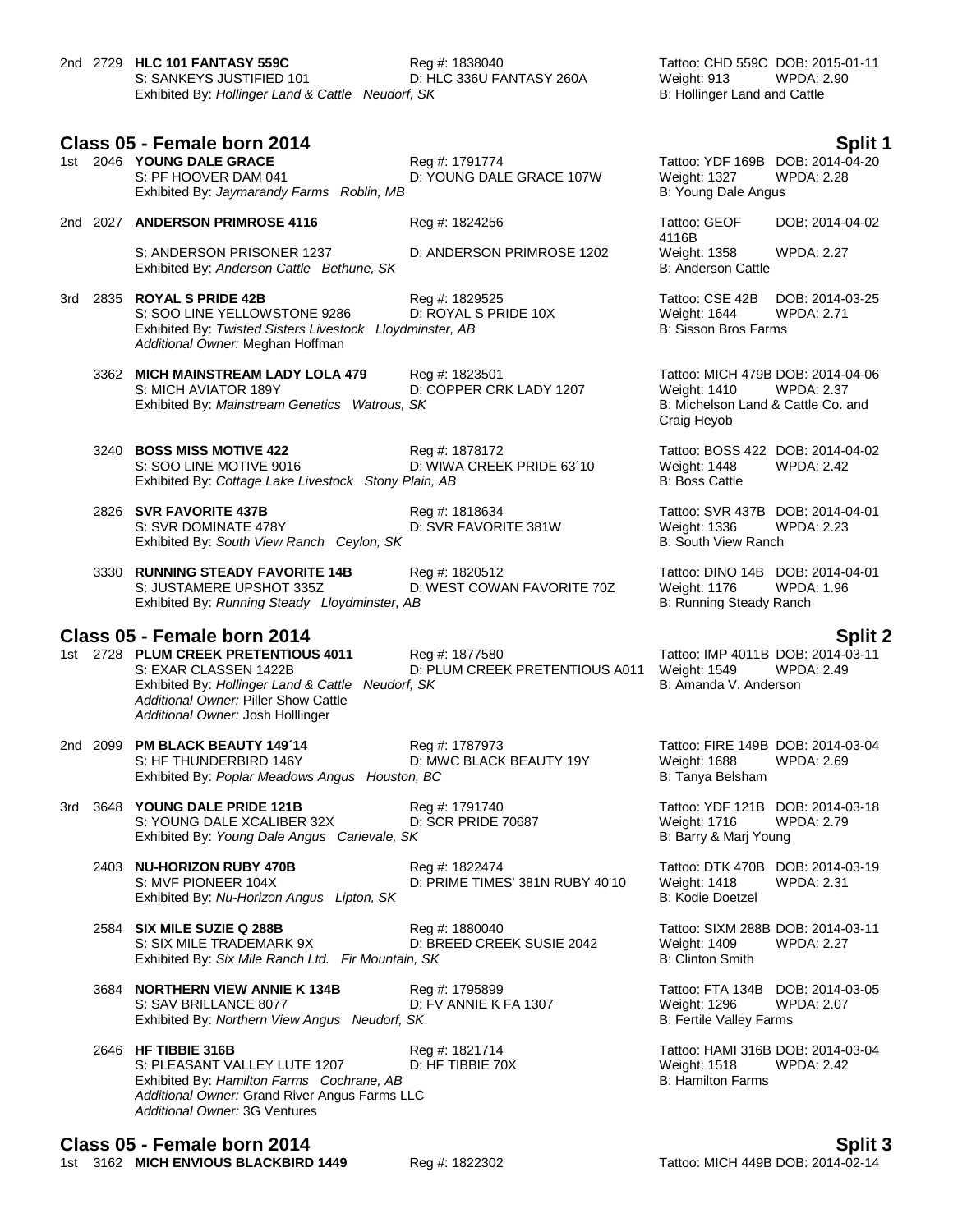S: DAMERON FIRST CLASS **DIGET BY DE RRIGINAL BEACKBIRD 4487** Weight: 1540 WPDA: 2.38<br>Exhibited By: *Brooking Angus Ranch Radville*, SK B: Michelson Land & Cattle Co. Exhibited By: *Brooking Angus Ranch Radville, SK Additional Owner:* Koyle Farms *Additional Owner:* Michelson Land & Cattle 2nd 3364 **SAV BESSIE HEIRESS 4196** Reg #: 1847934 Tattoo: IMP 4196B DOB: 2014-02-25 S: SAV HARVESTOR 0338 D: SAV BESSIE QUEEN 7258 Weight: 1586 WPDA: 2.50 Exhibited By: *Schwan Angus Ranch Swift Current, SK* B: Schaffs Angus Valley 3rd 3528 **LONE STAR ELCHIES PRIDE 21B** Reg #: 1808922 Tattoo: VB 21B DOB: 2014-02-20 S: CONNEALY RIGHT ANSWER 746 D: LONE STAR ELCHIES PRIDE 69X Weight: 1534 WPDA: 2.40 Exhibited By: *Lone Star Angus Sylvan Lake, AB* B: Lone Star Angus B: Lone Star Angus 2551 **JUSTAMERE 8C´S MS SHERMONT647B** Reg #: 1805506 Tattoo: AFA 647B DOB: 2014-02-26 D: EXAR MISS SHERMONT 1152 Exhibited By: *Justamere Farms Lloydminster, SK* B: Justamere Farms *Additional Owner:* 8C's Cattle Co. 3465 **CCR MISS PEG 7B** Reg #: 1822586 Tattoo: FWS 7B DOB: 2014-02-23 S: EXAR UPSHOT 0562B D: YOUNG DALE PEG 09Z Weight: 1498 WPDA: 2.35 Exhibited By: *Cripple Creek Ranches Melfort, SK* B: Cripple Creek Ranches 2823 **COR VET MISS BLACKCAP 24B** Reg #: 1817018 Tattoo: CVCC 24B DOB: 2014-02-23 S: SAV HARVESTOR 0338 D: HF MISS BLACKCAP 160T Weight: 1534 WPDA: 2.41<br>Exhibited By: Cor Vet Cattle Co. Melita, MB B: Dr. Corey W Jones DVM Exhibited By: Cor Vet Cattle Co. Melita, MB 2582 **SIX MILE BLACKBIRD 149B** Reg #: 1804507 Tattoo: SIXM 149B DOB: 2014-02-22 D: SIX MILE BLACKBIRD 16X Weight: 1350<br>n, SK B: Six Mile Ranch Exhibited By: Six Mile Ranch Ltd. Fir Mountain, SK *Additional Owner:* Callie Gibson & Tyson Hertz 3400 **J SQUARE S MISSIE 430B** Reg #: 1785204 Tattoo: SIES 430B DOB: 2014-02-18 S: CONNEALY CONSENSUS 7229 D: EASTONDALE MISSIE 20´12 Weight: 1400 WPDA: 2.18 Exhibited By: *J Square S Angus Grayson, SK* B: Dale Easton 2825 **COR VET LEONA 18B** Reg #: 1784944 Tattoo: CVCC 18B DOB: 2014-02-16 S: SAV HARVESTOR 0338 D: COR VET LEONA 34W Weight: 1501 WPDA: 2.33 Exhibited By: *Cor Vet Cattle Co. Melita, MB* B: Dr. Corey W Jones DVM 2572 **FCR ERICA 27B** Reg #: 1879607 Tattoo: FCR 27B DOB: 2014-02-14 S: GVC SETTLER 004X D: FCR ERICA 40X Weight: 0 WPDA: 0.00 Exhibited By: *Bar CR Angus Perdue, SK* B: Bar CR Angus Perdue, SK **Class 05 - Female born 2014 Split 4** 1st 2885 **REMITALL F MISS QUEEN 123B** Reg #: 1791336 Tattoo: GR 123B DOB: 2014-02-05 S: REMITALL F ODYSSEY 67X D: PAHL MISS MAGIC 144X Weight: 1698 WPDA: 2.59<br>Exhibited By: Remitall Farms Inc. Olds. AB B: Remitall Farms Exhibited By: Remitall Farms Inc. Olds, AB 2nd 3108 **HF TIBBIE 241B Reg #: 1821753** Reg #: 1821753 Tattoo: HAMI 241B DOB: 2014-02-11<br>S: PLEASANT VALLEY LUT 1207 D: HF TIBBIE 193U Weight: 1628 WPDA: 2.51 S: PLEASANT VALLEY LUT 1207 D: HF TIBBIE 193U Weight: 1628<br>Exhibited By: *Michelson Land and Cattle Ituna, SK* B: Hamilton Farms Exhibited By: Michelson Land and Cattle Ituna, SK *Additional Owner:* Wheatland Cattle Co. 3rd 2637 **MISS BLACKCAP 228B** Reg #: 1821754 Tattoo: HAMI 228B DOB: 2014-02-09 S: PLEASANT VALLEY LUTE 1207 D: HF MISS BLACKCAP 27R Weight: 1514 WPDA: 2.33 Exhibited By: *Hamilton Farms Cochrane, AB* B: Hamilton Farms Cochrane, AB 3466 **CCR BLACKCAP 2B** Reg #: 1823918 Tattoo: FWS 2B DOB: 2014-02-13 S: S A V THUNDERBIRD 9061 D: CCR BLACKCAP 13Z Weight: 1380 WPDA: 2.13 Exhibited By: *Cripple Creek Ranches Melfort, SK* B: Cripple Creek Ranches 2272 **PEAK DOT MIA 906B** Reg #: 1819633 Tattoo: PDAR 906BDOB: 2014-02-12 S: VISION UNANIMOUS 1418 D: MIA OF PEAK DOT 283M Weight: 1294 WPDA: 2.00<br>Exhibited By: Caragata Ranch Lumsden, SK B: Caragata Ranch and Peak Dot Exhibited By: Caragata Ranch Lumsden, SK Ranch *Additional Owner:* Duane Gervais 2094 **PM TIBBIE 60´14** Reg #: 1787912 Tattoo: FIRE 60B DOB: 2014-02-11 S: HF THUNDERBIRD 146Y D: MVF TIBBIE 424U Weight: 1633 WPDA: 2.52 Exhibited By: *Poplar Meadows Angus Houston, BC* B: Tanya Belsham B: Tanya Belsham 2567 **NORTHERN VIEW JESTRESS 116B** Reg #: 1795891 Tattoo: FTA 116B DOB: 2014-02-11 D: NORTHERN VIEW JESTRESS 100Y Weight: 1406 WPDA: 2.17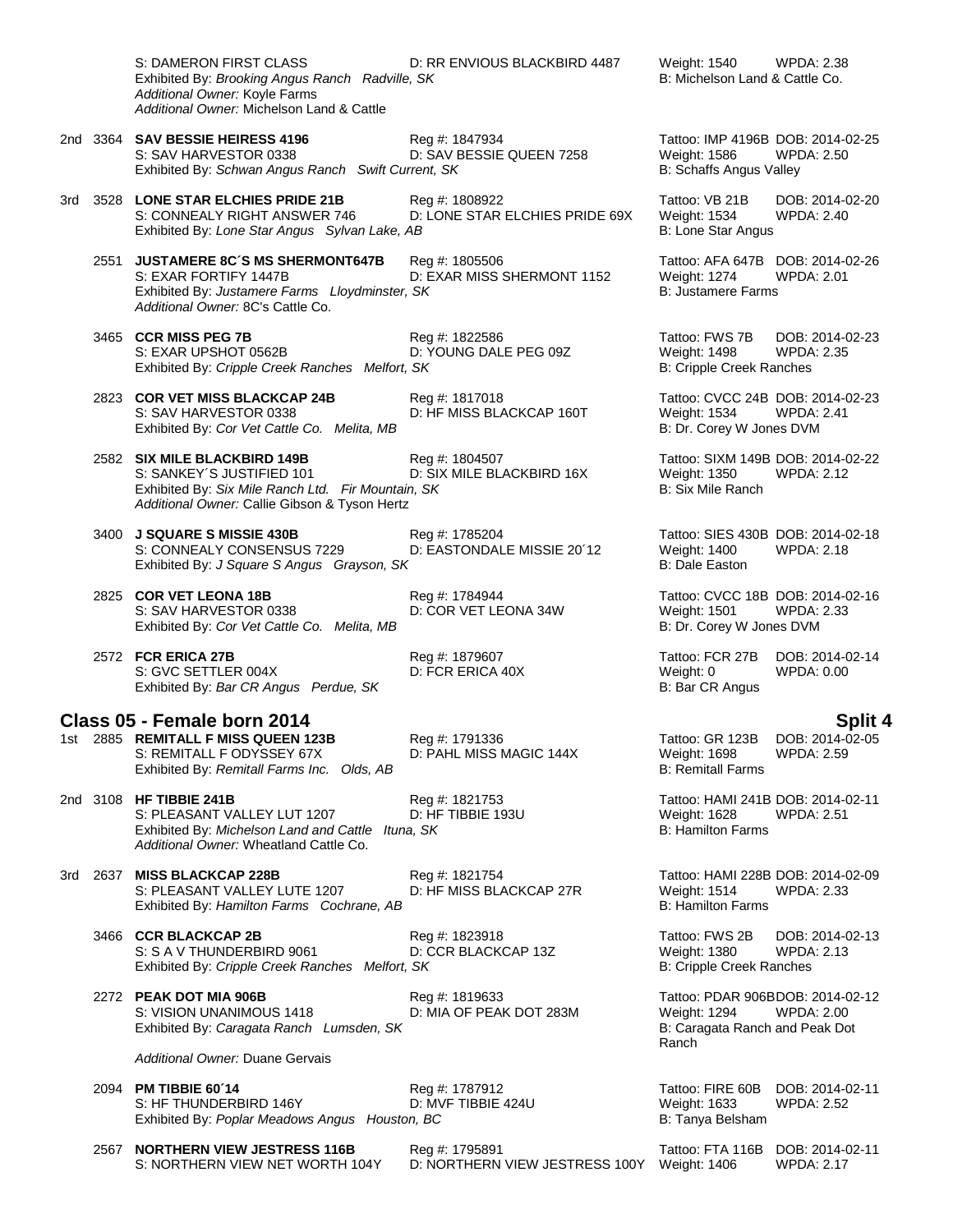2520 **DKF CARAGATA MS HARVESTOR 82B** Reg #: 1828936 Tattoo: DKF 82B DOB: 2014-02-07 S: S A V HARVESTOR 0338 D: GF BLACKBIRDS CREED 513Z Weight: 1499 Exhibited By: *DKF Red & Black Angus Gladmar, SK* B: DKF Red & Black Angus *Additional Owner:* Caragata Ranch

2138 **N7'S HEROINE 17B** Reg #: 1790940 Tattoo: NGW 17B DOB: 2014-02-05 S: N7'S ELVIS 9Y D: N7'S HEROINE 5X Weight: 1569 WPDA: 2.40<br>
Exhibited By: Clay Hills Livestock Harding, MB B: N7 Stock Farm Exhibited By: Clay Hills Livestock Harding, MB

# **Class 05 - Female born 2014 Split 5**

1st 3155 **MICH ENVIOUS BLACKBIRD 1440** Reg #: 1822304 S: DAMERON FIRST CLASS **DIGET BENVIOUS BLACKBIRD 4487** Weight: 1460 WPDA: 2.21<br>Exhibited By: *Brooking Angus Ranch Radville, SK* B: Michelson Land & Cattle Co. Exhibited By: *Brooking Angus Ranch Radville, SK Additional Owner:* Koyle Farms *Additional Owner:* Michelson Land & Cattle

2nd 3513 **BROOKING LADY 4052** Reg #: 1778040 Tattoo: JSTN 52B DOB: 2014-01-31 S: BROOKING PROSECUTOR 222 D: SOO LINE LADY 8058 Weight: 1664 WPDA: 2.52<br>Exhibited By: Wiwa Creek Farms Rush Lake, SK B: Brooking Angus Ranch Exhibited By: Wiwa Creek Farms Rush Lake, SK

3rd 3484 **SY ANNIE´S ANGEL 77B** Reg #: 1819063 Tattoo: WYF 77B DOB: 2014-02-04 S: DAMERON FIRST IMPRESSION D: MICH ANNIE´S ANGEL 35U Weight: 1505 WPDA: 2.29 Exhibited By: Symens Land and Cattle Co Claresholm, AB B: Symens Land and Cattle Co

2032 **ANDERSON RUBY 1436** Reg #: 1823747 Tattoo: GEOF

S: YOUNG DALE ZALMAN 18Z D: ANDERSON RUBY 1141 Weight: 1322 WPDA: 2.02<br>Exhibited By: Anderson Cattle Bethune, SK B: Anderson Cattle Company Exhibited By: Anderson Cattle Bethune, SK

2776 **MVF DAISY 18B** Reg #: 1811670 Reg #: 1811670 Tattoo: ABA 18B DOB: 2014-02-03<br>S: RING CREEK BIG PAYOUT 41Z D: MVF DAISY 252X Weight: 1499 WPDA: 2.28 S: RING CREEK BIG PAYOUT 41Z Exhibited By: *Jackson, Chance* Sedley, SK B: Mountain View Farms

D: SOO LINE BLACK LADY 0191

Exhibited By: Hall's Cattle Co. Craven, SK

3325 **RICHMOND BLACK SWAN SRD 38B** Reg #: 1777585 Tattoo: SRD 38B DOB: 2014-01-25 S: HF DECISIVE 56Z **D: WILLABAR MISS MORRISON 46S** Weight: 1507 MELABAR MISS MORRISON 46S Weight: 1507 Exhibited By: Richmond Ranch Rumsey, AB

2778 **CCCJ BEAUTY 4B** Reg #: 1821548 Tattoo: CCCJ 4B DOB: 2014-01-20<br>S: SOOLINE MOTIVE 9016 D: SIX MILE BEAUTY 803U Weight: 1509 WPDA: 2.25 Exhibited By: Jackson, Chance Sedley, SK

## **Class 05 - Female born 2014 Split 6**

1st 2880 **REMITALL F BARBARA BEA 17B** Reg #: 1791245 Tattoo: GR 17B DOB: 2014-01-17<br>S: SAV HARVESTOR 0338 D: KDF BARBARA BEA 27U Weight: 1602 WPDA: 2.38 Exhibited By: *Remitall Farms Inc. Olds, AB* B: Remitall Farms **B: Remitall Farms** 

D: KDF BARBARA BEA 27U

2nd 3474 **BROOKING LADY 4007** Reg #: 1821023 Tattoo: JSTN 7B DOB: 2014-01-15 D: LADY OF PEAK DOT 476S Weight: 1563 WPDA:<br>
el, BC B: Brooking Angus Ranch Exhibited By: Pinnacle View Limousin Quesnel, BC *Additional Owner:* Heather Fisher-LeBlanc

3rd 2638 **HF ANNIE K 16B** Reg #: 1784232 Tattoo: HAMI 16B DOB: 2014-01-13 S: HF REBEL 53Y **D: HF ANNIE K 157Y** DE Weight: 1558 WPDA: 2.30<br>Exhibited By: *Hamilton Farms Cochrane. AB* B: Hamilton Farms B: Hamilton Farms Exhibited By: Hamilton Farms Cochrane, AB *Additional Owner:* Grand River Angus Farms LLC *Additional Owner:* 3G Ventures

2771 **OAK LANE DARLING 2B** Reg #: 1786452 Tattoo: RMT 2B DOB: 2014-01-14 S: FGAF CAPTAIN 017X D: MELMAC DARLING 15Y Weight: 1406 WPDA: 2.08 Exhibited By: Tullamore Angus Caledon, ON B: Richard and Mary Tanner

Frick

436B DOB: 2014-02-04

3191 **NYK BLACK LADY 11B** Reg #: 1790938 Tattoo: NGW 11B DOB: 2014-02-03<br>S: N7'S ELVIS 9Y D: SOO LINE BLACK LADY 0191 Weight: 1450 WPDA: 2.21 Exhibited By: *NYK Cattle Company Douglas, MB* B: Now B: N7 Stock Farm

2626 **HALL'S ROSEBUD 412B** Reg #: 1803949 Tattoo: BPH 412B DOB: 2014-02-02 S: HF PROWLER 43U **D: HALL'S ROSEBUD 212Z** Weight: 1503 WPDA: 2.28<br>Exhibited By: *Hall's Cattle Co. Craven. SK* B: Hall's Cattle Co

D: SIX MILE BEAUTY 803U Weight: 1509<br>B: Six Mile Angus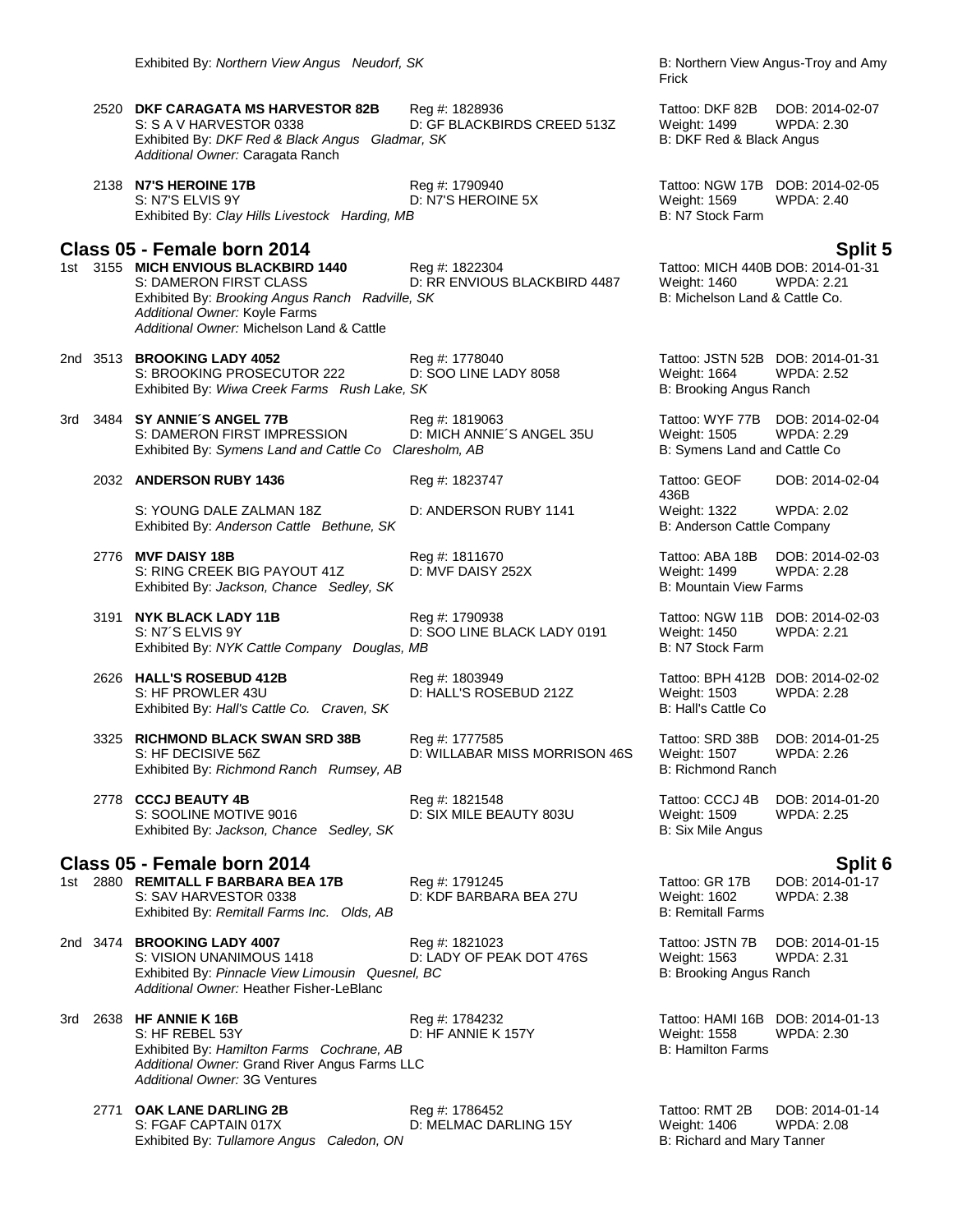| 2370 RAMROD NOVA 407B                          | Reg #: 1801889      |
|------------------------------------------------|---------------------|
| S: HOOVER EMPEROR                              | D: RAMROD NOVA 230Z |
| Exhibited By: Ramrod Cattle Company Medora, MB |                     |
| Additional Owner: Bennie Farms                 |                     |

2808 **DJCC BLACK LASS 3B** Reg #: 1817741 Tattoo: JDX 3B DOB: 2014-01-13 S: VISION UNANIMOUS 1418 D: DJCC BLACKLASS 4U Weight: 1558 WPDA: 2.30 Exhibited By: *DJ Cattle Company Brookdale, MB* B: Dallas Johnston B: Dallas Johnston

2165 **TSN LADY 18B** Reg #: 1816781 Tattoo: TSN 18B DOB: 2014-01-04 S: TC GRID TOPPER 355 D: GAMBLES LADY 2197 Weight: 1665 WPDA: 2.42 Exhibited By: *TSN Livestock Brandon, MB* B: TSN Livestock **Brandon, MB** B: TSN Livestock

3397 **J SQUARE S GEORGINA 71B** Reg #: 1785185 **Tattoo: SIES 71B DOB: 2014-01-03** Reg #: 1785185 Tattoo: SIES 71B DOB: 2014-01-03<br>S: SOO LINE MOTIVE 9016 D: J SQUARE S GEORGINA 90Z Weight: 1410 WPDA: 2.05 D: J SQUARE S GEORGINA 90Z Exhibited By: *J Square S Angus Grayson, SK* B: Jordan Sies

2389 **WALKERBRAE PRINCESS 1011B** Reg #: 1788486 Tattoo: 1011B DOB: 2014-01-01 S: CONNELY CONSESUS 7229 D: SOO LINE PRINCESS 2041 Weight: 1531 WPDA: 2.22 Exhibited By: *Harvest Angus Prince George, BC* B: Walkerbrae Farms B: Walkerbrae Farms

2381 **HARVEST RUBY SUE 4B** Reg #: 1798047 Tattoo: HARV 4B DOB: 2014-01-01 S: EXAR UPSHOT 0562B D: PRIME TIMES 7M RUBY 20'10 Weight: 1578 WPDA: 2.29 Exhibited By: *Harvest Angus Prince George, BC* B: Harvest Angus B: Harvest Angus

## **Class 06 - Junior Division Champion and Reserve Champion Yearling Heifer**

1st 2728 **PLUM CREEK PRETENTIOUS 4011** Reg #: 1877580 Tattoo: IMP 4011B DOB: 2014-03-11 D: PLUM CREEK PRETENTIOUS A011 Weight: 1549 WPDA: 2.49 Exhibited By: *Hollinger Land & Cattle Neudorf, SK* B: Amanda V. Anderson *Additional Owner:* Piller Show Cattle *Additional Owner:* Josh Holllinger

2nd 2046 **YOUNG DALE GRACE** Reg #: 1791774 **Tattoo: YDF 169B DOB: 2014-04-20**<br>S: PF HOOVER DAM 041 D: YOUNG DALE GRACE 107W Weight: 1327 WPDA: 2.28 D: YOUNG DALE GRACE 107W Weight: 1327 W<br>B: Young Dale Angus Exhibited By: *Jaymarandy Farms Roblin, MB* 

## **Class 07 - Intermediate Division Champion and Reserve Champion Yearling Heifer**

## **Class 08 - Senior Division Champion and Reserve Champion Yearling Heifer**

| 1st. | 2885 REMITALL F MISS QUEEN 123B<br>S: REMITALL F ODYSSEY 67X<br>Exhibited By: Remitall Farms Inc. Olds, AB                                                                                      | Reg #: 1791336<br>D: PAHL MISS MAGIC 144X      | Tattoo: GR 123B<br>Weight: 1698<br><b>B: Remitall Farms</b> | DOB: 2014-02-05<br>WPDA: 2.59     |
|------|-------------------------------------------------------------------------------------------------------------------------------------------------------------------------------------------------|------------------------------------------------|-------------------------------------------------------------|-----------------------------------|
|      | 2nd 3162 MICH ENVIOUS BLACKBIRD 1449<br>S: DAMERON FIRST CLASS<br>Exhibited By: Brooking Angus Ranch Radville, SK<br>Additional Owner: Koyle Farms<br>Additional Owner: Michelson Land & Cattle | Reg #: 1822302<br>D: RR ENVIOUS BLACKBIRD 4487 | Weight: 1540 WPDA: 2.38<br>B: Michelson Land & Cattle Co.   | Tattoo: MICH 449B DOB: 2014-02-14 |

# **Class 09 Female (with 2015 tattooed calf) born in 2013 Split 1**

**BAR-E-L ERICA 74A** S: BAR-E-L NATURAL LAW 52Y D: HF ERICA 339T Weight: 1708 **Calf at Side: BLAIRSWEST MISS ERICA Reg #: 1844623 400C** S: MICH PIT BOSS 121Y Sex: F Weight: 807 WPDA: 0.00 Exhibited By: *Blairwest Land and Cattle Drake, SK* B: David & Lynne Longshore *Additional Owner:* Blairs.Ag Cattle Co.

| 2nd 3650 | YOUNG DALE ELBA 58A                          | Reg #: 1739195         | Tattoo: YDF 58A       | DOB: 2013-02-01 |
|----------|----------------------------------------------|------------------------|-----------------------|-----------------|
|          | S: YOUNG DALE XCALIBER 32X                   | D: YOUNG DALE ELBA 60W | Weight: 1869          |                 |
|          | <b>Calf at Side: YOUNG DALE</b>              | Reg #: 1865905         | Tattoo: YDF 2C        | DOB: 2015-01-08 |
|          | <b>CHALLENGER 2C</b>                         |                        |                       |                 |
|          | S: YOUNG DALE ABSOLUTE 113A                  | Sex: M                 | Weight: 1093          | WPDA: 0.00      |
|          | Exhibited By: Young Dale Angus Carievale, SK |                        | B: Barry & Marj Young |                 |

Tattoo: MJNB 400C DOB: 2015-05-08

| Tattoo: YDF 58A | DOB: 2013-02-01 |
|-----------------|-----------------|
| Weight: 1869    |                 |
| Tattoo: YDF 2C  | DOB: 2015-01-08 |
|                 |                 |

Weight: 1093 WPDA: 0.00 B: Barry & Marj Young

Tattoo: DTM 407B DOB: 2014-01-14<br>Weight: 1640 WPDA: 2.42 Weight: 1640 B: Ramrod Cattle Company

## **Split 0**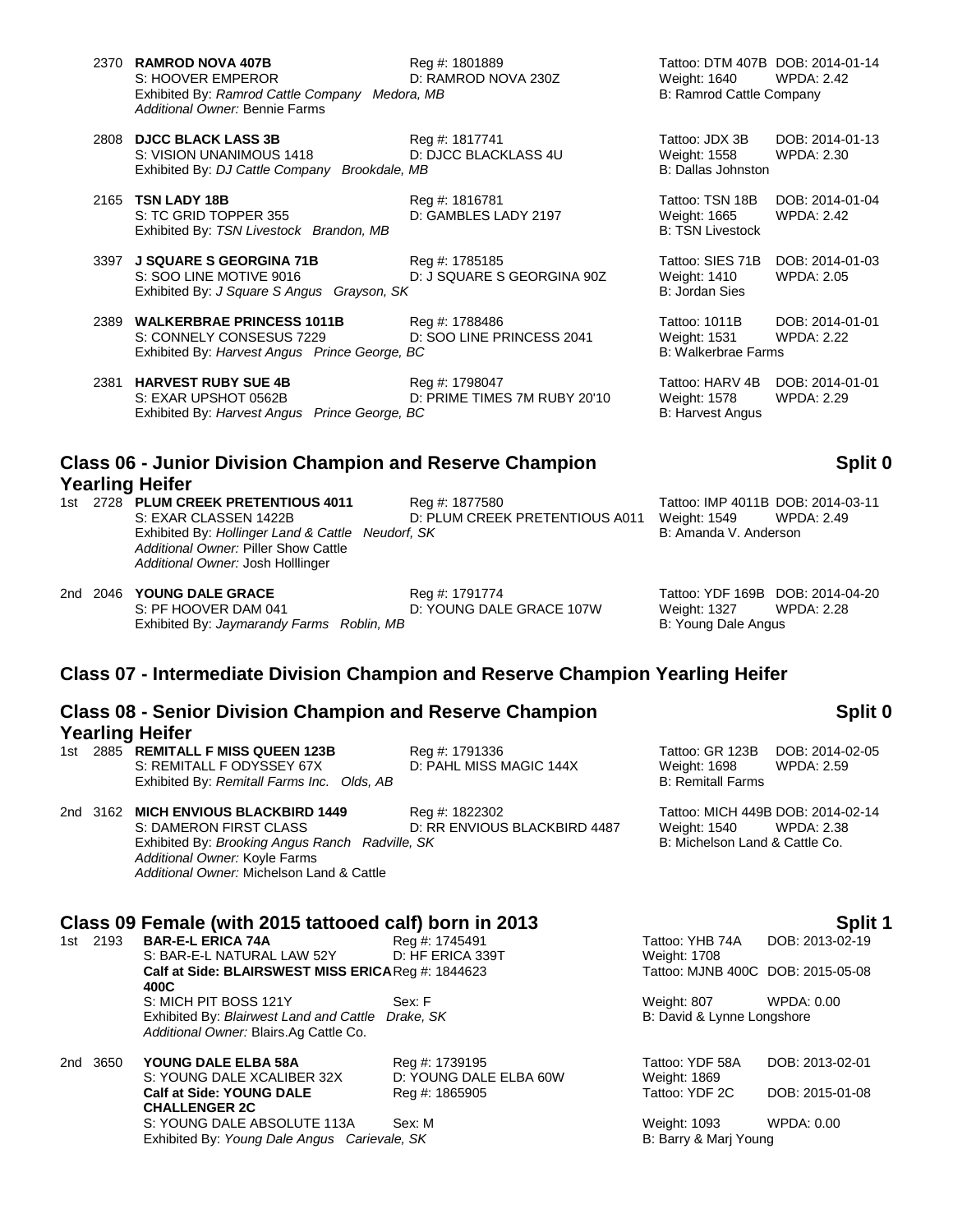| 3rd - | 2645     | HF PRIDE 155A<br>S: HF REBEL 53Y                                                                       | Reg #: 1753693<br>D: 2HR PRIDE 84R             | Tattoo: HAMI 155A DOB: 2013-01-28<br>Weight: 1631     |                                      |
|-------|----------|--------------------------------------------------------------------------------------------------------|------------------------------------------------|-------------------------------------------------------|--------------------------------------|
|       |          | Calf at Side: 3 G CASANOVA 1C<br>S: WK SMOOTH 2382                                                     | Reg #: 1840267<br>Sex: M                       | Tattoo: RCT 1C<br><b>Weight: 1154</b>                 | DOB: 2015-01-30<br><b>WPDA: 0.00</b> |
|       |          | Exhibited By: Hamilton Farms Cochrane, AB<br>Additional Owner: 3 G Ventures & Randy McGowan            |                                                | <b>B: Hamilton Farms</b>                              |                                      |
|       | 2361     | S7R THE LITTLE BLACK DRESS 56A<br>S: A A R TEN X 7008 S A                                              | Reg #: 1737479<br>D: S7R 77W FERN 50Y          | Tattoo: AKX 56A<br>Weight: 1797                       | DOB: 2013-02-21                      |
|       |          | Calf at Side: S7R WOLFMAN 147C<br>S: S7R BIG TIMBER 3Y<br>Exhibited By: Section 7 Ranch Rocanville, SK | Reg #: 1861557<br>Sex: M                       | Tattoo: AKX 147C<br>Weight: 872<br>B: Section 7 Ranch | DOB: 2015-04-08<br>WPDA: 0.00        |
|       | 3321     | <b>RICHMOND SPECIAL FATE SRD 50A</b><br>S: B.P.F SPECIAL FOCUS 504                                     | Reg #: 1772697<br>D: SOUTHLAND FATE 302X       | Tattoo: SRD 50A<br>Weight: 1530                       | DOB: 2013-02-09                      |
|       |          | <b>Calf at Side: RICHMOND CALL OF</b><br><b>DUTY SRD 1C</b>                                            | Reg #: 1832983                                 | Tattoo: SRD 1C                                        | DOB: 2015-01-01                      |
|       |          | S: HF DECISIVE 56Z<br>Exhibited By: Richmond Ranch Rumsey, AB                                          | Sex: M                                         | Weight: 1206<br><b>B: Southland Black Angus</b>       | WPDA: 0.00                           |
|       |          | Class 09 Female (with 2015 tattooed calf) born in 2013                                                 |                                                |                                                       | <b>Split 2</b>                       |
|       | 1st 2579 | OSU EMPRESS 3100<br>S: DAMERON FIRST IMPRESSION                                                        | Reg #: 1821260<br>D: OSU EMPRESS 0135          | Tattoo: IMP 0310A<br>Weight: 1797                     | DOB: 2013-01-02                      |
|       |          | <b>Calf at Side: PREMIER SIX MILE</b><br><b>HASSON INSIGHT</b>                                         | Reg #: 1864976                                 | Tattoo: PLS 513C                                      | DOB: 2015-02-07                      |
|       |          | S: PVF INSIGHT 0129<br>Exhibited By: Six Mile Ranch Ltd. Fir Mountain, SK                              | Sex: M                                         | Weight: 1060<br>B: Oklahoma State University          | WPDA: 0.00                           |
|       | 2nd 2384 | HARVEST BLACKBIRD JO JO 13A<br>S: LEACHMAN SAUGAHACHEE 3000C D: HF BLACKBIRD 145P                      | Reg #: 1723932                                 | Tattoo: HARV 13A<br>Weight: 1651                      | DOB: 2013-01-25                      |
|       |          | Calf at Side: HARVEST BLACKBIRD JO Reg #: 1842713<br><b>JO 3C</b>                                      |                                                | Tattoo: HARV 3C                                       | DOB: 2015-01-01                      |
|       |          | S: RB TOUR OF DUTY 177<br>Exhibited By: Harvest Angus Prince George, BC                                | Sex: F                                         | Weight: 842<br><b>B: Harvest Angus</b>                | WPDA: 0.00                           |
|       | 3rd 2627 | <b>HALL'S DUCHESS 328A</b><br>S: JUSTAMERE 253 BADA BING 406S                                          | Reg #: 1745077<br>D: PHP DUCHESS 128U          | Tattoo: BPH 328A<br>Weight: 1638                      | DOB: 2013-01-25                      |
|       |          | Calf at Side: HALL'S PURE BUSINESS Reg #: 1882280<br>328C                                              |                                                | Tattoo: BPH 328C                                      | DOB: 2015-04-03                      |
|       |          | S: HALL'S CURRENCY 436Z<br>Exhibited By: Hall's Cattle Co. Craven, SK                                  | Sex: M                                         | Weight: 1008<br><b>B: Hall's Cattle Co</b>            | <b>WPDA: 0.00</b>                    |
|       | 2547     | <b>JUSTAMERE 40 MISTRESS 420A</b><br>S: EXAR PAY STUB 40 5S                                            | Reg #: 1764698<br>D: JUSTAMERE 253 BESSIE 937T | Tattoo: AFA 420A<br>Weight: 1784                      | DOB: 2013-01-21                      |
|       |          | Calf at Side: JUSTAMERE 486A<br><b>MISSTRESS 921C</b>                                                  | Reg #: 1869633                                 | Tattoo: AFA 921C                                      | DOB: 2015-04-15                      |
|       |          | S: JUSTAMERE 0409 FULL THROTTLE Sex: F<br>Exhibited By: Justamere Farms Lloydminster, SK               |                                                | Weight: 769<br><b>B: Justamere Farms</b>              | WPDA: 0.00                           |
|       |          | Additional Owner: Express Ranches<br>Additional Owner: Running Steady Ranch                            |                                                |                                                       |                                      |
|       | 2879     | <b>REMITALL F KARAMA 8A</b><br>S: TC ABERDEEN 759                                                      | Reg #: 1750000<br>D: REMITALL F KARAMA 10Y     | Tattoo: GR 8A<br>Weight: 1553                         | DOB: 2013-01-11                      |
|       |          | <b>Calf at Side: REMITALL F CAVALIER</b><br>67C                                                        | Reg #: 1849349                                 | Tattoo: GR 67C                                        | DOB: 2015-01-25                      |
|       |          | S: SAV ANGUS VALLEY 1867<br>Exhibited By: Remitall Farms Inc. Olds, AB                                 | Sex: M                                         | Weight: 1266<br><b>B: Remitall Farms</b>              | <b>WPDA: 0.00</b>                    |
|       |          | Class 10 Female (with 2015 tattooed calf) born in 2012 or earlier                                      |                                                |                                                       | Split 1                              |
|       | 1st 2951 | <b>MERIT PRIDE 2080</b><br>S: MERIT COURAGE 148X                                                       | Reg #: 1684414<br>D: MERIT PRIDE 4189          | Tattoo: TJL 2080Z<br>Weight: 1814                     | DOB: 2012-02-28                      |
|       |          | Calf at Side: MERIT KANE 5088<br>S: MERIT KLONDIKE 3157A                                               | Reg #: 1864021<br>Sex: M                       | Tattoo: TJL 5088C<br>Weight: 1030                     | DOB: 2015-03-01<br>WPDA: 0.00        |
|       |          | Exhibited By: Merit Cattle Co Radville, SK                                                             |                                                | B: Merit Cattle Co. - Trent and Janelle<br>Liebreich  |                                      |
|       | 2nd 2371 | <b>RAMROD NOVA 230Z</b><br>S: RAMROD NO FEAR 921W                                                      | Reg #: 1680402<br>D: RAMROD NOVA 9114W         | Tattoo: DTM 230Z<br><b>Weight: 1882</b>               | DOB: 2012-01-26                      |
|       |          | Calf at Side: RAMROD NOVA 555C<br>S: DURALTA 37W HEAVY HITTER 182A Sex: F                              | Reg #: 1844207                                 | Tattoo: DTM 555C<br>Weight: 948                       | DOB: 2015-02-01<br><b>WPDA: 0.00</b> |
|       |          | Exhibited By: Ramrod Cattle Company Medora, MB                                                         |                                                | B: Ramrod Cattle Company                              |                                      |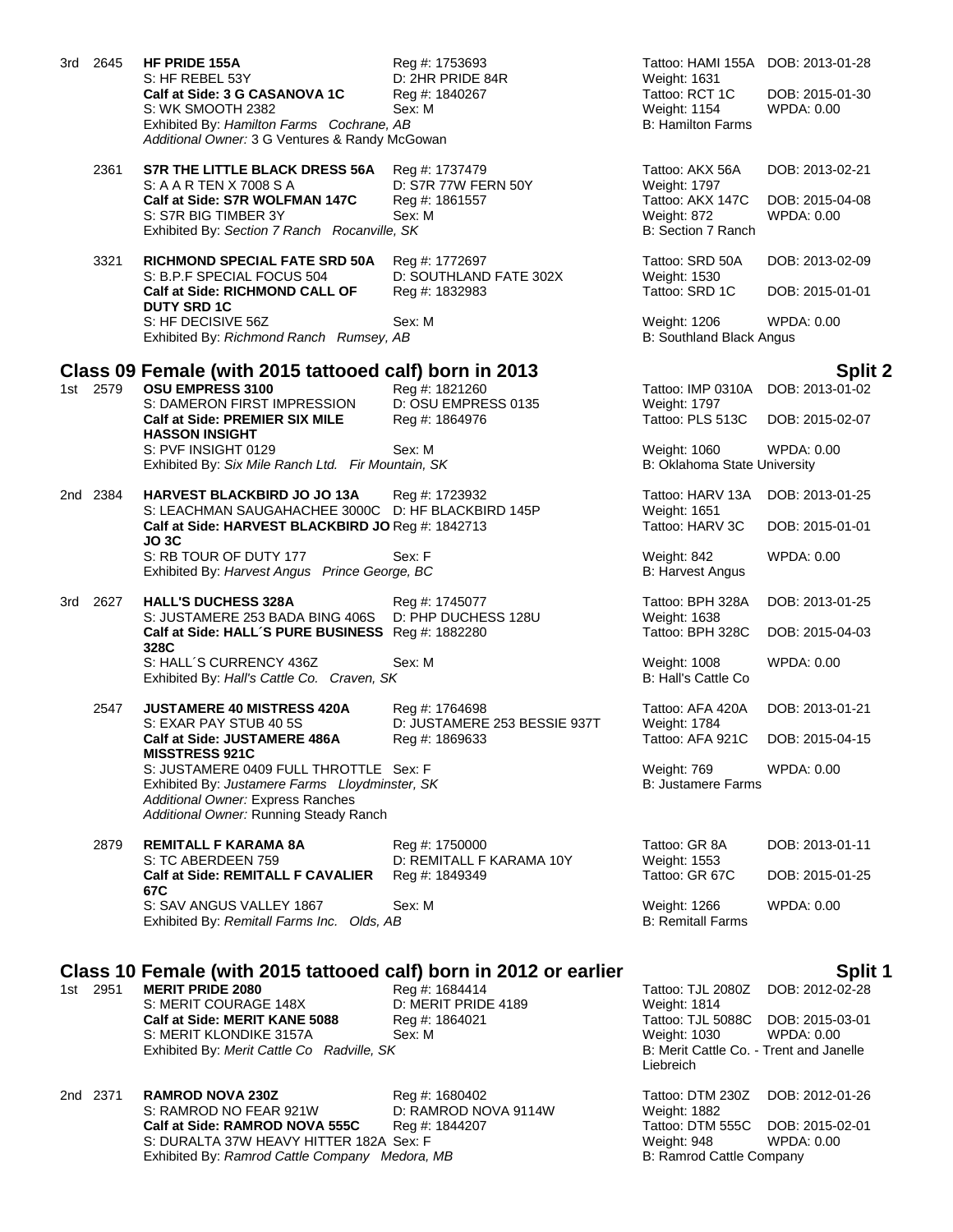|     | 3rd 2593      | <b>GF RITA 66Z</b><br>S: CONNEALY FINAL PRODUCT<br>Calf at Side: GF RITA 66C<br>S: SANDPOINT SOLDIER Y300<br>Exhibited By: Gilchrist Farms Lucknow, ON<br>Additional Owner: Nielson Land & Cattle Co. Ltd.                             | Reg #: 1660180<br>D: WHITESTONE RITA 666T<br>Reg #: 1850244<br>Sex: F      | Tattoo: GFA 66Z<br>Weight: 1956<br>Tattoo: GFA 66C<br>Weight: 1121<br><b>B: Brad Gilchrist</b>                                     | DOB: 2012-02-16<br>DOB: 2015-01-04<br>WPDA: 0.00                          |
|-----|---------------|----------------------------------------------------------------------------------------------------------------------------------------------------------------------------------------------------------------------------------------|----------------------------------------------------------------------------|------------------------------------------------------------------------------------------------------------------------------------|---------------------------------------------------------------------------|
|     | 3192          | N7'S MARY KT 30Z<br>S: SAV BISMARCK 5682<br>Calf at Side: NYK MARY KATE 18C<br>S: N7'S TORO NEGRO 32A<br>Exhibited By: NYK Cattle Company Douglas, MB                                                                                  | Reg #: 1674427<br>D: N7'S NET MARY KT 9X<br>Reg #: 1835112<br>Sex: F       | Tattoo: NGW 30Z<br>Weight: 1655<br>Tattoo: NYK 18C<br>Weight: 720<br>B: N7 Stock Farm                                              | DOB: 2012-02-16<br>DOB: 2015-04-11<br><b>WPDA: 0.00</b>                   |
|     | 2641          | HF LUCY 317Y<br>S: DUFF 927K MOVIN UP 874<br>Calf at Side: HF IMAGE 51C<br>S: LLB REFLECTION 607A<br>Exhibited By: Hamilton Farms Cochrane, AB                                                                                         | Reg #: 1627636<br>D: HF LUCY 106M<br>Reg #: 1843981<br>Sex: M              | Tattoo: HAMI 317Y<br>Weight: 1912<br>Tattoo: HAMI 51C<br>Weight: 1162<br><b>B: Hamilton Farms</b>                                  | DOB: 2011-03-03<br>DOB: 2015-01-19<br><b>WPDA: 0.00</b>                   |
|     | 1st 2781      | Class 10 Female (with 2015 tattooed calf) born in 2012 or earlier<br><b>CCCJ ERROLLINE 2Y</b><br>S: SOO LINE MOTIVE 9016<br>Calf at Side: JCC INTENTIAL 2C<br>S: SAV INTERNATIONAL 2020<br>Exhibited By: Jackson Cattle Co. Sedley, SK | Reg #: 1627335<br>D: BLACK RIDGE ERROLLINE 24S<br>Reg #: 1840989<br>Sex: M | Tattoo: CCCJ 2Y<br>Weight: 1756<br>Tattoo: LEVI 2C<br>Weight: 1128<br>B: Chance Jackson                                            | <b>Split 2</b><br>DOB: 2011-01-13<br>DOB: 2015-01-28<br><b>WPDA: 0.00</b> |
|     | 2nd 3615      | <b>DMM MISS ESSENCE 61W</b><br>S: GUMBO GULCH CREED 94S<br>Calf at Side: DMM MISS ESSENCE 5C<br>S: DMM HOSS 3A<br>Exhibited By: Miller Wilson Angus Bashaw, AB<br>Additional Owner: Hurst Mount Farm                                   | Reg #: 1499127<br>D: DMM MISS ESSENCE 7M<br>Reg #: 1843553<br>Sex: F       | Tattoo: DMMT 61W DOB: 2009-02-10<br>Weight: 1973<br>Tattoo: DMM 5C<br>Weight: 1105<br>B: Miller Wilson Angus                       | DOB: 2015-01-03<br>WPDA: 0.00                                             |
| 3rd | 2958          | <b>MERIT SOCIALITE 48X</b><br>S: GDAR INSIGHT 7201<br>Calf at Side: MERIT SOCIALITE 5038<br>S: EXAR ONE-IRON 3889B<br>Exhibited By: Merit Cattle Co Radville, SK                                                                       | Reg #: 1565266<br>D: MERIT SOCIALITE 4195<br>Reg #: 1850537<br>Sex: F      | Tattoo: TJL 48X<br>Weight: 1798<br>Tattoo: TJL 5038C<br><b>Weight: 955</b><br>B: Merit Cattle Co. - Trent and Janelle<br>Liebreich | DOB: 2010-02-18<br>DOB: 2015-02-12<br><b>WPDA: 0.00</b>                   |
|     | 2103          | <b>SOUTHLAND JEWEL 275T</b><br>S: SOUTHLAND JIMMY RAY 170N<br>Calf at Side: PM LIFE'S A DANCE<br>59'15<br>S: HF THUNDERBIRD 146Y<br>Exhibited By: Poplar Meadows Angus Houston, BC                                                     | Reg #: 1400030<br>D: JUSTAMERE 252 JEWEL 104R<br>Reg #: 1851020<br>Sex: M  | Tattoo: CADS 275T DOB: 2007-02-25<br>Weight: 1696<br>Tattoo: FIRE 59C<br>Weight: 1126<br><b>B: Southland Angus</b>                 | DOB: 2015-02-11<br>WPDA: 0.00                                             |
|     | 2397          | <b>OVA LAURA 25T</b><br>S: LOOKOUT PACER 437P<br>Calf at Side: OAV HERBERT 12C<br>S: DMM ROAR 16X<br>Exhibited By: Lakeland College Student Managed Farm Vermilion, AB                                                                 | Reg #: 1424812<br>D: FAIRALTA LAURA ENCORE 15M<br>Reg #: 1836183<br>Sex: M | Tattoo: OAV 25T<br><b>Weight: 1808</b><br>Tattoo: OAV 12C<br>Weight: 1070<br>B: Lakeland College Student Managed<br>Farm           | DOB: 2007-01-26<br>DOB: 2015-01-24<br>WPDA: 0.00                          |
|     | <b>Female</b> | <b>Class 11 - Senior Champion and Reserve Senior Champion</b>                                                                                                                                                                          |                                                                            |                                                                                                                                    | Split 0                                                                   |
|     | 1st 2193      | Exhibited By: Blairwest Land and Cattle Drake, SK<br><b>BLAIRSWEST MISS ERICA 400C</b><br>S: MICH PIT BOSS 121Y                                                                                                                        | Reg #: 1844623<br>D: BAR-E-L ERICA 74A                                     | <b>B: Maguire Blair</b><br>Tattoo: MJNB 400C DOB: 2015-05-08<br>Weight: 807                                                        | <b>WPDA: 4.08</b>                                                         |
|     |               | <b>BAR-E-L ERICA 74A</b><br>S: BAR-E-L NATURAL LAW 52Y<br>Additional Owner: Blairs.Ag Cattle Co.                                                                                                                                       | Reg #: 1745491<br>D: HF ERICA 339T                                         | Tattoo: YHB 74A<br>Weight: 1708                                                                                                    | DOB: 2013-02-19<br>WPDA: 1.70                                             |
|     | 2nd 2781      | Exhibited By: Jackson Cattle Co. Sedley, SK<br><b>JCC INTENTIAL 2C</b><br>S: SAV INTERNATIONAL 2020                                                                                                                                    | Reg #: 1840989<br>D: CCCJ ERROLLINE 2Y                                     | B: Jackson Cattle co<br>Tattoo: LEVI 2C<br>Weight: 1128                                                                            | DOB: 2015-01-28<br><b>WPDA: 3.79</b>                                      |
|     |               | <b>CCCJ ERROLLINE 2Y</b><br>S: SOO LINE MOTIVE 9016                                                                                                                                                                                    | Reg #: 1627335<br>D: BLACK RIDGE ERROLLINE 24S                             | Tattoo: CCCJ 2Y<br>Weight: 1756                                                                                                    | DOB: 2011-01-13<br>WPDA: 0.99                                             |
|     |               |                                                                                                                                                                                                                                        |                                                                            |                                                                                                                                    |                                                                           |

 $\mathbf 0$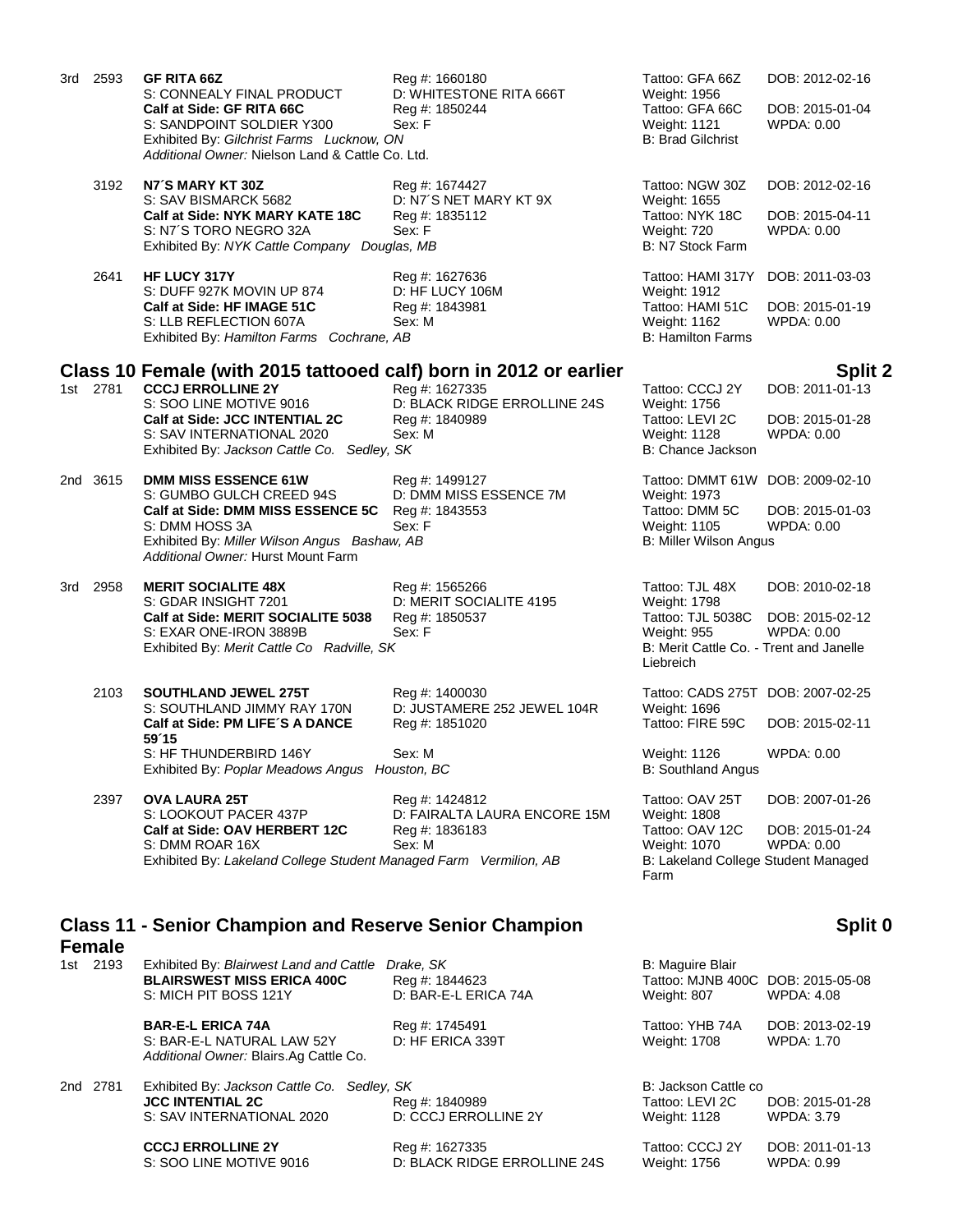# **Class 12 - Grand Champion and Reserve Grand Champion**

| <b>Female</b> |                                                                                                                 |                                                        |                                                                      |                                                                                                   |
|---------------|-----------------------------------------------------------------------------------------------------------------|--------------------------------------------------------|----------------------------------------------------------------------|---------------------------------------------------------------------------------------------------|
| 1st 2193      | Exhibited By: Blairwest Land and Cattle<br><b>BLAIRSWEST MISS ERICA 400C</b><br>S: MICH PIT BOSS 121Y           | Drake, SK<br>Reg #: 1844623<br>D: BAR-E-L ERICA 74A    | B: Maguire Blair<br>Tattoo: MJNB 400C DOB: 2015-05-08<br>Weight: 807 | <b>WPDA: 4.08</b>                                                                                 |
|               | <b>BAR-E-L ERICA 74A</b><br>S: BAR-E-L NATURAL LAW 52Y<br>Additional Owner: Blairs.Ag Cattle Co.                | Reg #: 1745491<br>D: HF ERICA 339T                     | Tattoo: YHB 74A<br>Weight: 1708                                      | DOB: 2013-02-19<br><b>WPDA: 1.70</b>                                                              |
| 2nd 2885      | Exhibited By: Remitall Farms Inc. Olds, AB<br><b>REMITALL F MISS QUEEN 123B</b><br>S: REMITALL F ODYSSEY 67X    | Reg #: 1791336<br>D: PAHL MISS MAGIC 144X              | <b>B: Remitall Farms</b><br>Tattoo: GR 123B<br>Weight: 1698          | DOB: 2014-02-05<br>WPDA: 2.59                                                                     |
|               | <b>Class 13 - Bull born 2015</b>                                                                                |                                                        |                                                                      | Split 1                                                                                           |
|               | 1st 2950 MERIT CAST IRON 5094C<br>S: EXAR ONE-IRON 3889B<br>Exhibited By: Merit Cattle Co Radville, SK          | Reg #: 1864024<br>D: MERIT JILT 2077                   | <b>Weight: 1118</b><br>Liebreich                                     | Tattoo: TJL 5094C DOB: 2015-03-02<br><b>WPDA: 4.22</b><br>B: Merit Cattle Co. - Trent and Janelle |
|               | 2nd 2727 HLC 101 PULSE 671C<br>S: SANKEYS JUSTIFIED 101<br>Exhibited By: Hollinger Land & Cattle Neudorf, SK    | Reg #: 1868155<br>D: DOUBLE D MISS MARION 20R          | <b>Weight: 1011</b><br>B: Hollinger Land and Cattle                  | Tattoo: CHD 671C DOB: 2015-03-02<br>WPDA: 3.82                                                    |
|               | 3rd 2359 S7R CALL OF DUTY 71C<br>S: R B ACTIVE DUTY 0010X<br>Exhibited By: Section 7 Ranch Rocanville, SK       | Reg #: 1861528<br>D: S7R 77W FERN 50Y                  | Tattoo: AKX 71C<br><b>Weight: 1122</b><br>B: Section 7 Ranch         | DOB: 2015-03-09<br><b>WPDA: 4.35</b>                                                              |
|               | 3523 LONE STAR COMMODITY 10C<br>S: SAV HARVESTOR 0338                                                           | Reg #: 1855226<br>D: LONE STAR MISS BLOOMINGDALE<br>3Z | Tattoo: WT 10C<br>Weight: 950                                        | DOB: 2015-05-01<br><b>WPDA: 4.63</b>                                                              |
|               | Exhibited By: Lone Star Angus Sylvan Lake, AB<br>Additional Owner: Wacey Townsend                               |                                                        | B: Lone Star Angus                                                   |                                                                                                   |
|               | 2828 SVR ZODIAC 401C<br>S: YOUNG DALE ZODIAC 3Z<br>Exhibited By: South View Ranch Ceylon, SK                    | Reg #: 1879163<br>D: SVR MADONNA 390Z                  | Weight: 768<br>B: South View Ranch                                   | Tattoo: SVR 401C DOB: 2015-04-05<br><b>WPDA: 3.32</b>                                             |
|               | 2033 ANDERSON CONVICT 5107                                                                                      | Reg #: 1884145                                         | Tattoo: GEOF<br>5107C                                                | DOB: 2015-03-28                                                                                   |
|               | S: ANDERSON PRISONER 1237<br>Exhibited By: Anderson Cattle Bethune, SK                                          | D: SOO LINE BARB ROSE 7317                             | Weight: 867<br><b>B: Anderson Cattle</b>                             | <b>WPDA: 3.63</b>                                                                                 |
|               | 3511 WIWA CREEK HARVEST MOON 510'15<br>S: SAV HARVEST MOON 2244<br>Exhibited By: Wiwa Creek Farms Rush Lake, SK | Reg #: 1872932<br>D: WIWA CREEK TILDA 142'11           | Tattoo: JT 510C<br>Weight: 934<br>B: Jonathan Thomason               | DOB: 2015-03-25<br>WPDA: 3.86                                                                     |
|               | 2832 KEYS PIONEER 26C<br>S: BELL PIONEER 25A<br>Exhibited By: 4K Angus Earl Grey, SK                            | Reg #: 1845159<br>D: BELL BLACKCAP 26Y                 | Weight: 842<br>B: 4K Angus                                           | Tattoo: KEYS 26C DOB: 2015-03-19<br>WPDA: 3.40                                                    |
|               | 2831 KEYS PIONEER 43C<br>S: BELL PIONEER 25A<br>Exhibited By: 4K Angus Earl Grey, SK                            | Reg #: 1845168<br>D: BELL BLACKLASS 43Z                | Weight: 846<br>B: 4K Angus                                           | Tattoo: KEYS 43C DOB: 2015-03-16<br><b>WPDA: 3.37</b>                                             |
|               | 2107 PM TRIPLE CROWN 172'15<br>S: DUFF TRIPLE CROWN 262<br>Exhibited By: Poplar Meadows Angus Houston, BC       | Reg #: 1873600<br>D: SOO LINE LADY 9339                | Weight: 908<br>B: Tanya Belsham                                      | Tattoo: FIRE 172C DOB: 2015-03-04<br><b>WPDA: 3.45</b>                                            |
|               | <b>Class 13 - Bull born 2015</b>                                                                                |                                                        |                                                                      | <b>Split 2</b>                                                                                    |
|               | 1st 3244 BOSS RESOURCE 508                                                                                      | Reg #: 1878163                                         | Tattoo: BOSS<br>508C                                                 | DOB: 2015-02-21                                                                                   |
|               | S: SAV RESOURCE 1441<br>Exhibited By: Cottage Lake Livestock Stony Plain, AB                                    | D: MVF TIBBIE 151X                                     | Weight: 1162<br><b>B: Boss Cattle</b>                                | WPDA: 4.24                                                                                        |

2nd 2102 **PM AVIATOR 91´15 Reg #: 1864392** Tattoo: FIRE 91C DOB: 2015-02-14<br>S: MUSGRAVE AVIATOR **D: MVF ROSEBUD 313U** Weight: 940 WPDA: 3.35 S: MUSGRAVE AVIATOR D: MVF ROSEBUD 313U Weight: 940 WPDA: 3.35<br>Exhibited By: Poplar Meadows Angus Houston, BC BC B: Tanya Belsham B: Tanya Belsham Exhibited By: Poplar Meadows Angus Houston, BC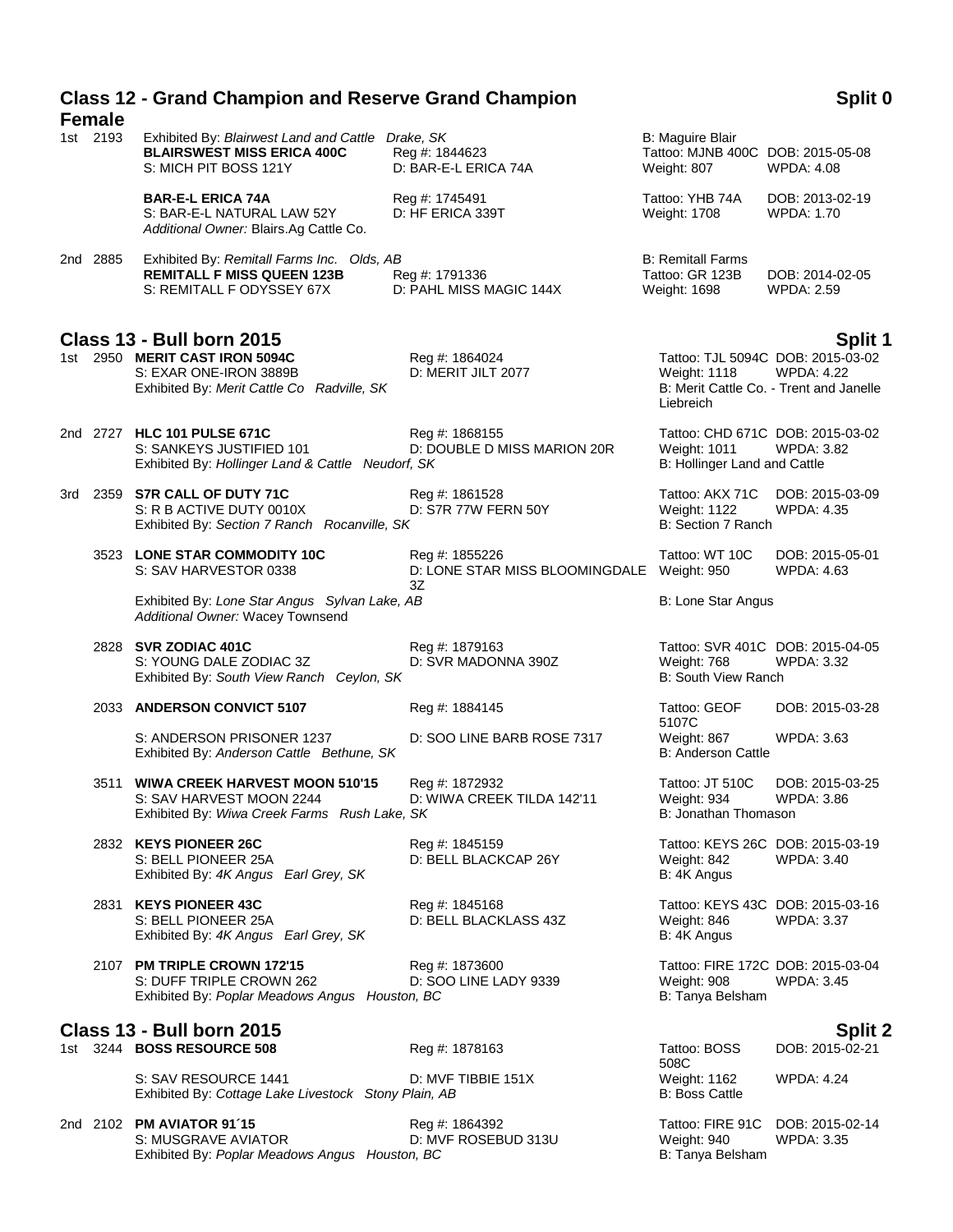|     |      | 3rd 2952 <b>MERIT 5079C</b><br>S: MERIT GENESIS 1077<br>Exhibited By: Merit Cattle Co Radville, SK                   | Reg #: 1867723<br>D: MERIT BEAUTY 8517                      | Tattoo: TJL 5079C DOB: 2015-02-24<br><b>WPDA: 3.57</b><br>Weight: 967<br>B: Merit Cattle Co. - Trent and Janelle<br>Liebreich |                                      |
|-----|------|----------------------------------------------------------------------------------------------------------------------|-------------------------------------------------------------|-------------------------------------------------------------------------------------------------------------------------------|--------------------------------------|
|     |      | 3487 SY SLEEP EASY 75C<br>S: BUSH FINAL DRIVE 986<br>Exhibited By: Symens Land and Cattle Co Claresholm, AB          | Reg #: 1875577<br>D: WYNNBROOKS TERRIFIC 15T                | Tattoo: WYF 75C DOB: 2015-02-19<br>Weight: 824<br>B: Symens Land and Cattle Co                                                | <b>WPDA: 2.99</b>                    |
|     |      | 3309 R DOUBLE C CORONA 47'15<br>S: REMITALL F BRAND NAME 171A<br>Exhibited By: Redekop Cattle Company                | Reg #: 1848432<br>D: PRIMROSE OF SANDEAN 18U<br>Vanscoy, SK | Tattoo: SJR 47C<br>Weight: 954<br>B: Redekop Cattle Company                                                                   | DOB: 2015-02-17<br><b>WPDA: 3.43</b> |
|     |      | 2098 PM UNLIMITED 83'15<br>S: MUSGRAVE AVIATOR<br>Exhibited By: Poplar Meadows Angus Houston, BC                     | Reg #: 1864390<br>D: CROWFOOT PEARL 8006U                   | Tattoo: FIRE 83C<br>Weight: 1041<br>B: Tanya Belsham                                                                          | DOB: 2015-02-13<br>WPDA: 3.69        |
|     |      | 3517 SHR INTERNATIONAL 7C<br>S: SAV INTERNATIONAL 2020<br>Exhibited By: Swan Hills Ranch Swan River, MB              | Reg #: 1870629<br>D: RRAR QUEEN RUTH 12Y                    | Tattoo: SHRX 7C<br>Weight: 926<br>B: Swan Hills Ranch                                                                         | DOB: 2015-02-12<br><b>WPDA: 3.27</b> |
|     |      | <b>Class 13 - Bull born 2015</b>                                                                                     |                                                             |                                                                                                                               | <b>Split 3</b>                       |
|     |      | 1st 3514 WIWA CREEK LEAD CHANGE 93'15<br>S: BROOKING LEAD CHANGE 204<br>Exhibited By: Wiwa Creek Farms Rush Lake, SK | Reg #: 1845487<br>D: WIWA CREEK BELLE 74'11                 | Tattoo: PDE 93C<br>Weight: 1112<br><b>B: Ian Gross</b>                                                                        | DOB: 2015-02-08<br><b>WPDA: 3.87</b> |
|     |      | 2nd 2782 JCC J.D. 9C<br>S: SAV INTERNATIONAL 2020<br>Sedley, SK<br>Exhibited By: Jackson Cattle Co.                  | Reg #: 1875312<br>D: WERNER BLAK ANGEL 1299                 | Tattoo: LEVI 9C<br>Weight: 1070<br>B: Jackson Cattle Co                                                                       | DOB: 2015-02-07<br><b>WPDA: 3.72</b> |
|     |      | 3rd 2030 ANDERSON COURAGE 1540                                                                                       | Reg #: 1884143                                              | Tattoo: GEOF<br>540C                                                                                                          | DOB: 2015-02-08                      |
|     |      | S: SOO LINE MOTIVE 9016<br>Exhibited By: Anderson Cattle Bethune, SK                                                 | D: SIX MILE RUBY 951W                                       | Weight: 877<br><b>B: Anderson Cattle</b>                                                                                      | WPDA: 3.06                           |
|     |      | 3343 FOREST GATE COGNITO 11C<br>S: DFCC 33T BULLSEYE 74Y<br>Exhibited By: Forest Gate Ranch Christopher Lake, SK     | Reg #: 1883231<br>D: FRL PRIDE 020X                         | Tattoo: FGR 11C<br>Weight: 926<br><b>B: Forest Gate Ranch</b>                                                                 | DOB: 2015-02-11<br><b>WPDA: 3.26</b> |
|     | 2949 | <b>MERIT VALOR 5032C</b><br>S: R B TOUR OF DUTY 177<br>Exhibited By: Merit Cattle Co Radville, SK                    | Reg #: 1863978<br>D: MERIT BEAUTY 3110                      | Tattoo: TJL 5032C DOB: 2015-02-08<br>Weight: 1089<br>B: Merit Cattle Co. - Trent and Janelle<br>Liebreich                     | <b>WPDA: 3.79</b>                    |
|     |      | 3491 SY CRAVE TIME 12C<br>S: SY MICHEAL 45Z<br>Exhibited By: Symens Land and Cattle Co Claresholm, AB                | Reg #: 1840934<br>D: SY XANDRIA 18X                         | Tattoo: WYF 12C DOB: 2015-02-07<br><b>Weight: 1003</b><br>B: Symens Land and Cattle Co                                        | <b>WPDA: 3.48</b>                    |
|     |      | <b>Class 13 - Bull born 2015</b>                                                                                     |                                                             |                                                                                                                               | <b>Split 4</b>                       |
|     |      | 1st 2092 PM JACK DANIELS 24'15<br>S: BVC JACK DANIELS B118<br>Exhibited By: Poplar Meadows Angus Houston, BC         | Reg #: 1850989<br>D: SEALIN CREEK ELINE 3Y                  | Tattoo: FIRE 24C<br>Weight: 1119<br>B: Tanya Belsham                                                                          | DOB: 2015-02-05<br><b>WPDA: 3.86</b> |
|     |      | 2nd 2882 REMITALL F CROSSFIRE 102C<br>S: SAV HARVESTOR 0338<br>Exhibited By: Remitall Farms Inc. Olds, AB            | Reg #: 1864459<br>D: REMITALL F KARAMA 102W                 | Tattoo: GR 102C<br>Weight: 1014<br><b>B: Remitall Farms</b>                                                                   | DOB: 2015-02-01<br>WPDA: 3.45        |
| 3rd |      | 3194 NYK MACGYVER 5C<br>S: SAV RESOURCE 1441<br>Exhibited By: NYK Cattle Company Douglas, MB                         | Reg #: 1835106<br>D: SOO LINE GEORGINA 1101                 | Tattoo: NYK 5C<br><b>Weight: 1100</b><br>B: N7 Stock Farm                                                                     | DOB: 2015-02-04<br><b>WPDA: 3.78</b> |
|     |      | 3647 YOUNG DALE CARBELLO 33C<br>S: YOUNG DALE XCALIBER 32X<br>Exhibited By: Young Dale Angus Carievale, SK           | Reg #: 1839338<br>D: YOUNG DALE BLACKBIRD 83R               | Tattoo: YDF 33C<br><b>Weight: 1142</b><br>B: R Barry Young & Marj Young                                                       | DOB: 2015-02-05<br>WPDA: 3.94        |
|     |      | 3307 R DOUBLE C COUGAR 25'15<br>S: SITZ UPWARD 307R<br>Exhibited By: Redekop Cattle Company Vanscoy, SK              | Reg #: 1848429<br>D: R DOUBLE C PRINCESS 01'11              | Tattoo: SJR 25C<br>Weight: 900<br><b>B: Stuart Redekop</b>                                                                    | DOB: 2015-02-02<br><b>WPDA: 3.07</b> |

D: SCC PRIDE 24T

**3449 SCC TIGER 37C** Reg #: 1845060 Reg **Example 24T** Tattoo: BDS 37C DOB: 2015-02-02<br>S: HF TIGER 5T D: SCC PRIDE 24T Weight: 1189 WPDA: 4.06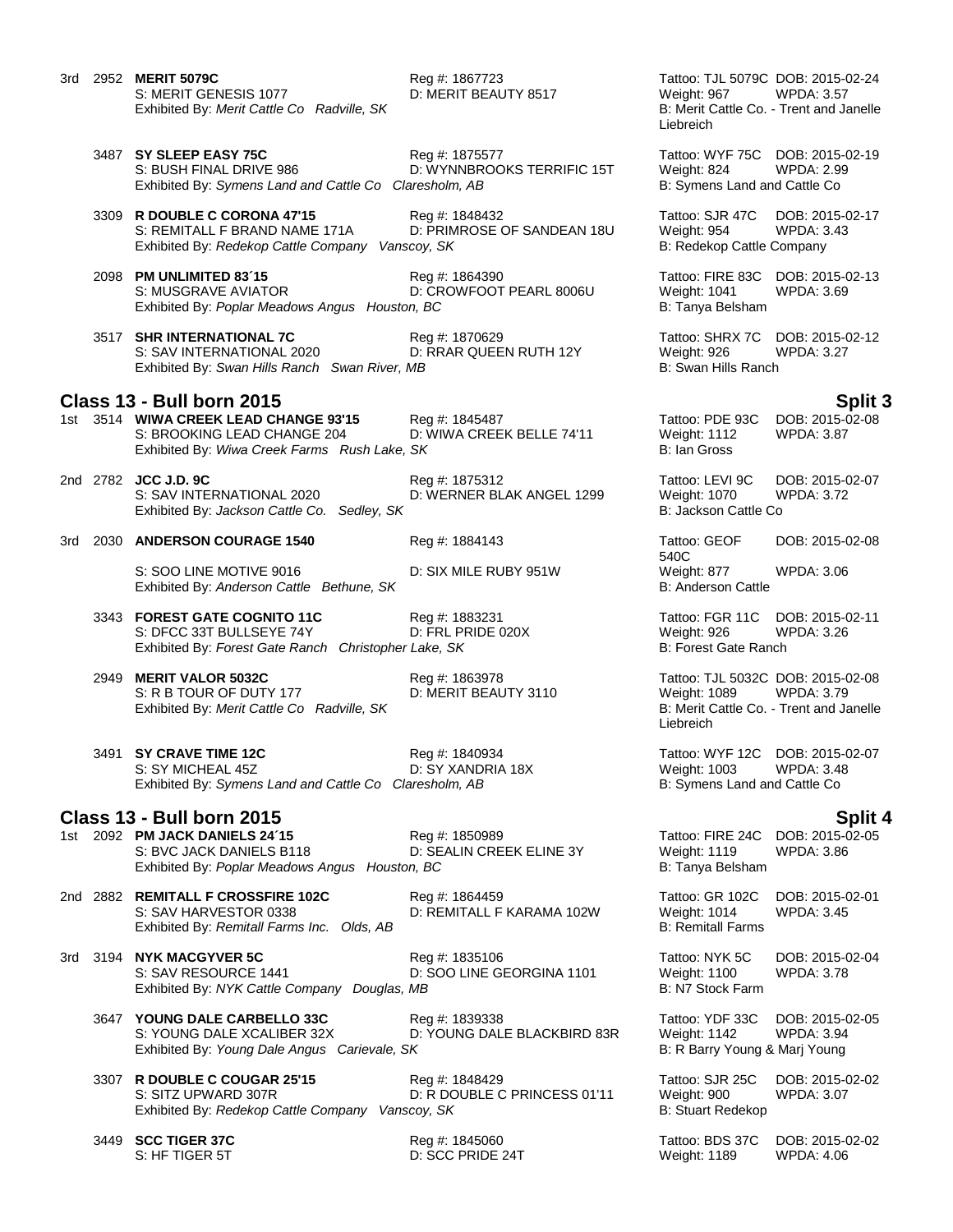Exhibited By: *Stewart Cattle Co. Russell, MB* B: Stewart Cattle Co.

- 2550 **JUSTAMERE INSIGHT 818C** Reg #: 1880039 Tattoo: IMP 818C DOB: 2015-02-01 S: PVF INSIGHT 0129 D: JUSTAMERE 10277 TIFFANY 203Y Exhibited By: Justamere Farms Lloydminster, SK B: Justamere Farms **B:** Justamere Farms
- 2514 **DFCC 1Z CAPITAL ONE 30C** Reg #: 1847843 Tattoo: DFCC 30C DOB: 2015-02-01 S: K-COW WINDMILL 1Z D: CFS QUEENETTE 3T Weight: 1072 WPDA: 3.65 Exhibited By: *Double F Cattle Co. Parkside, SK* B: Double F Cattle Co.

**Class 13 - Bull born 2015 Split 5** 1st 3158 **BROOKING SILVER LINING 5012** Reg #: 1870323 Tattoo: JSTN 12C DOB: 2015-0<br>S: SAV INTERNATIONAL 2020 D: SOO LINE LADY 8058 Weight: 1232 WPDA: 4.08 S: SAV INTERNATIONAL 2020 D: SOO LINE LADY 8058 Weight: 1232 WPDA<br>Exhibited By: *Brooking Angus Ranch Radville, SK* B: Brooking Angus Ranch Exhibited By: *Brooking Angus Ranch Radville, SK* 

## 2nd 2517 **DFCC 1418 DOUBLE VISION 232C** Reg #: 1882792 Tattoo: DFCC

S: VISION UNANIMOUS 1418 D: DFCC 5T WOW 11X Weight: 1003 WPDA: 3.35<br>
Exhibited By: Double F Cattle Co. Parkside, SK B: Double F Cattle Co. Exhibited By: *Double F Cattle Co. Parkside, SK Additional Owner:* Nielson Land & Cattle Co. Ltd.

3rd 2956 **MERIT PREDATOR 5002C** Reg #: 1862948 Tattoo: MSL 5002C DOB: 2015-01-28 Exhibited By: *Merit Cattle Co Radville, SK* B: Merit Cattle Co. - Macy Liebreich

D: MERIT BLACKLASS 3017

- 2513 **DFCC 36Z CAPITAL 15C** Reg #: 1847837 Tattoo: DFCC 15C DOB: 2015-01-25 S: HF BINGHAMTON 36Z D: BELVIN BARONESS 108'09 Weight: 1033 WPDA: 3.43 Exhibited By: *Double F Cattle Co. Parkside, SK* B: Double F Cattle Co.
- 2541 **FRL VLLARTA 12C** Reg #: 1865031 Tattoo: FRL 12C DOB: 2015-01-24 S: MERIT 2065Z D: FRL ATALANTA 823U Weight: 927 WPDA: 3.07 Exhibited By: *Forsyth Ranch Ltd. Herbert, SK* B: Mark Forsyth
- 2807 **DJCC CONAN 510C** Reg #: 1876450 Tattoo: JDX 510C DOB: 2015-01-24 S: YOUNG DALE XCALIBER 32X D: JLC ERICA 51S<br>
Exhibited By: DJ Cattle Company Brookdale. MB<br>
B: Dallas Johnston Exhibited By: *DJ Cattle Company Brookdale, MB*
- 2809 **DJCC CASH 508C** Reg #: 1876449 Tattoo: JDX 508C DOB: 2015-01-23 S: YOUNG DALE XCALIBER 32X D: DJCC ROSEBUD 17W Weight: 1196<br>Exhibited By: DJ Cattle Company Brookdale. MB<br>B: Dallas Johnston Exhibited By: *DJ Cattle Company Brookdale, MB*
- 3324 **RICHMOND CROWN ROYAL SRD 45C** Reg #: 1833007 Tattoo: SRD 45C DOB: 2015-01-23 Exhibited By: *Richmond Ranch Rumsey, AB*

## **Class 13 - Bull born 2015 Split 6**

1st 3365 **SCHWAN FIRST CUT 516C** Reg #: 1847800 Tattoo: TYS 516C DOB: 2015-01-16 S: SAV HARVESTOR 0338 D: SOO LINE K PRIDE 2053 Weight: 1282 WPDA: 4.14 Exhibited By: *Schwan Angus Ranch Swift Current, SK* B: Ty Schwan

2nd 2723 **HLC 244Y THE DUKE 572C** Reg #: 1838047 Tattoo: CHD 572C DOB: 2015-01-20 S: JUSTAMERE 422 IMPACT 244Y Exhibited By: *Hollinger Land & Cattle Neudorf, SK* B: *Hollinger Land and Cattle Publicatle By: Hollinger Land and Cattle* 

3rd 2546 **JUSTAMERE SAILOR JERRY 815C** Reg #: 1869510 Tattoo: AFA 815C DOB: 2015-01-22 S: SANKEYS JUSTIFIED 101 D: EXAR ERISKAY 6292Z Weight: 996 WPDA: 3.28 Exhibited By: *Justamere Farms Lloydminster, SK* B: Justamere Farms

3445 **SCC FINAL ANSWER 11C** Reg #: 1835806 Tattoo: BDS 11C DOB: 2015-01-21<br>S: LLB 4X FINAL ANSWER 861Z D: SCC MISS TRAVELER 70A Weight: 1178 WPDA: 3.86 S: LLB 4X FINAL ANSWER 861Z Exhibited By: *Stewart Cattle Co. Russell, MB* B: Stewart Cattle Co. **Russell**, MB

2164 **TSN ALDEAN 73C** Reg #: 1853960 Reg **Example 2164** Tattoo: TSN 73C DOB: 2015-01-17<br>S: RB ACTIVE DUTY 0010X D: GAMBLES LADY 2197 Weight: 1239 WPDA: 4.01 Exhibited By: TSN Livestock Brandon, MB

3564 **FIRST LINE UNANIMOUS 10C** Reg #: 1860039 Tattoo: FLA 10C DOB: 2015-01-13<br>S: VISIONS UNANIMOUS 1418 D: FIRST LINE GERTIE 8Z Weight: 1231 WPDA: 3.93 S: VISIONS UNANIMOUS 1418 Exhibited By: *First Line Angus Hagersville, ON* B: First Line Angus

3399 **J SQUARE S JUSTIFIED 519C** Reg #: 1834000 Tattoo: SIES 519C DOB: 2015-01-12

232C<br>Weight: 1003 DOB: 2015-01-27

S: XO CROWFOOT LADY ERICA 914W Weight: 1145<br>B: Richmond Ranch

D: GAMBLES LADY 2197 Weight: 1239 WPDA: 4.01<br>B: TSN Livestock

S: SANKEYS JUSTIFIED 101 D: J SQUARE S ELLEN 336A Weight: 1065 WPDA: 3.39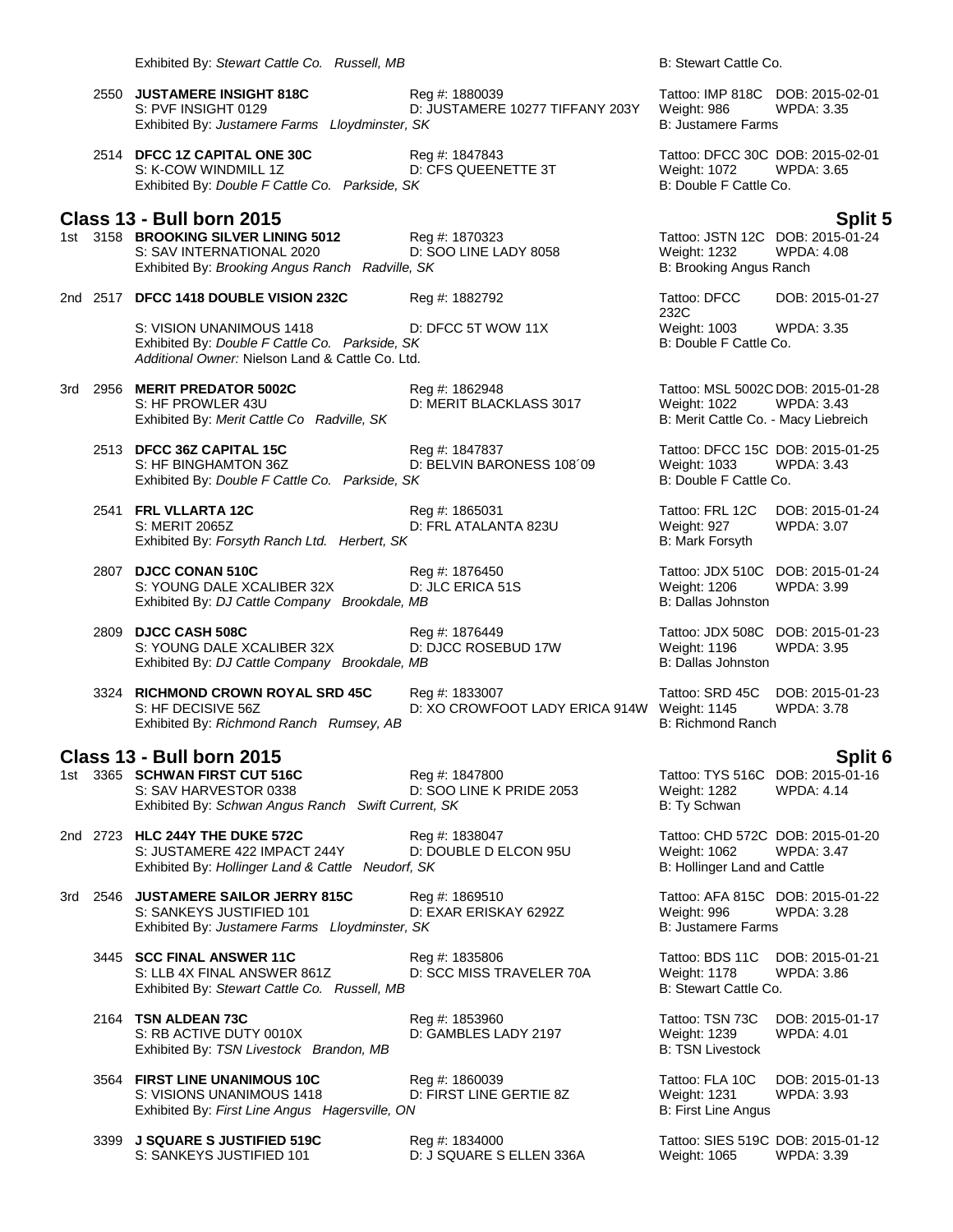## **Class 13 - Bull born 2015 Split 7** 1st 3260 **GREENWOOD CONCRETE JJP 26C** Reg #: 1874397 Tattoo: JJP 26C DOB: 2015-01-05 S: SAV 004 DENSITY 4336 D: TLA BEAUTY 6R Weight: 1127 WPDA: 3.51 Exhibited By: *Greenwood Lloydminster, SK* B: Brooking Angus Ranch 2nd 2780 **CCCJ MOTIVATION 1C** Reg #: 1840885 Tattoo: CCCJ 1C DOB: 2015-01-11 S: SOOLINE MOTIVE 9016 D: MVF PRIDE 4A Weight: 1049<br>Exhibited By: Jackson, Chance Sedley, SK B: Chance Jackson Exhibited By: Jackson, Chance Sedley, SK 3rd 2730 **HLC 101 OVERDRIVE 550C** Reg #: 1838036 Tattoo: CHD 550C DOB: 2015-01-04 D: HLC MISS MARION 5X Weight: 1176 WPDA: 3.65<br>f, SK B: Hollinger Land and Cattle Exhibited By: *Hollinger Land & Cattle Neudorf, SK* 2566 **NORTHERN VIEW GRAND SLAM 90C** Reg #: 1852048 Tattoo: FTA 90C DOB: 2015-01-10 D: NORTHERN VIEW PRINCESS 73U Weight: 1130 WPDA: 3.58 Exhibited By: *Northern View Angus Neudorf, SK* B: Troy & Amy Frick 3402 **J SQUARE S TWITCH 509C** Reg #: 1852795 Tattoo: SIES 509C DOB: 2015-01-06 S: SANKEYS JUSTIFIED 101 D: BROOKMORE ENCHANTRESS 229S Weight: 1097 WPDA: 3.43 Exhibited By: *J Square S Angus Grayson, SK* B: Jordan Sies 2568 **NORTHERN VIEW COMPASS 86C** Reg #: 1852044 Tattoo: FTA 86C DOB: 2015-01-04 S: CONNEALY CONSENSUS 7220 D: SOO LINE DUCHESS 7266T Weight: 1188 WPDA: 3.69 Exhibited By: *Northern View Angus Neudorf, SK* B: Northern View Angus-Troy and Amy Frick 2571 **NORTHERN VIEW GRAND SLAM 80C** Reg #: 1852032 Tattoo: FTA 80C DOB: 2015-01-01 S: VISION UNANIMOUS 1418 D: NORTHERN VIEW LUCY 79X Weight: 1150 WPDA: 3.54 Exhibited By: *Northern View Angus Neudorf, SK* B: Northern View Angus-Troy and Amy

2380 **HARVEST WARRIOR 9C** Reg #: 1842606 Tattoo: HARV 9C DOB: 2015-01-01 S: OCC DOCTOR 940D D: SOUTHLAND ALLEGRA 102Y Weight: 1156 WPDA: 3.56 Exhibited By: *Harvest Angus Prince George, BC* B: Harvest Angus B: Harvest Angus

# **Class 14 - Junior Division Calf Champion and Reserve Calf Champion Bull<br>1st 2950 MERIT CAST IRON 5094C**

S: EXAR ONE-IRON 3889B D: MERIT JILT 2077 Weight: 1118 WPDA: 4.22 Exhibited By: *Merit Cattle Co Radville, SK* B: Merit Cattle Co. - Trent and Janelle

2nd 2727 **HLC 101 PULSE 671C** Reg #: 1868155 Tattoo: CHD 671C DOB: 2015-03-02 S: SANKEYS JUSTIFIED 101 D: DOUBLE D MISS MARION 20R Weight: 1011 WPDA: 3.82 Exhibited By: *Hollinger Land & Cattle Neudorf, SK* B: *Hollinger Land and Cattle* 

## **Class 15 - Intermediate Division Calf Champion and Reserve Calf Champion Bull**

1st 3514 **WIWA CREEK LEAD CHANGE 93'15** Req #: 1845487 S: BROOKING LEAD CHANGE 204 D: WIWA CREEK BELLE 74'11 Exhibited By: Wiwa Creek Farms Rush Lake, SK

2nd 2782 **JCC J.D. 9C Reg #: 1875312** Reg #: 1875312 S: SAV INTERNATIONAL 2020 D: WERNER BLAK ANGEL 1299 Weight: 1070 WPDA: 3.72<br>Exhibited By: Jackson Cattle Co. Sedley, SK B: Jackson Cattle Co Exhibited By: Jackson Cattle Co. Sedley, SK

## **Class 16 - Senior Division Calf Champion and Reserve Calf Champion Bull**

- 1st 3158 **BROOKING SILVER LINING 5012** Reg #: 1870323 Tattoo: JSTN 12C DOB: 2015-01-24<br>S: SAV INTERNATIONAL 2020 D: SOO LINE LADY 8058 Weight: 1232 WPDA: 4.08 S: SAV INTERNATIONAL 2020 D: SOO LINE LADY 8058 Weight: 1232 Exhibited By: *Brooking Angus Ranch Radville, SK* B: **Brooking Angus Ranch** B: Brooking Angus Ranch
- 2nd 3260 **GREENWOOD CONCRETE JJP 26C** Reg #: 1874397 Tattoo: JJP 26C DOB: 2015-01-05 S: SAV 004 DENSITY 4336 D: TLA BEAUTY 6R Weight: 1127 WPDA: 3.51 Exhibited By: *Greenwood Lloydminster, SK* B: Brooking Angus Ranch

Frick

# **Split 0**

Reg #: 1864024 Tattoo: TJL 5094C DOB: 2015-03-02 Liebreich

## **Split 0**

| Tattoo: PDE 93C<br><b>Weight: 1112</b><br>B: Ian Gross | DOB: 2015-02-08<br><b>WPDA: 3.87</b> |
|--------------------------------------------------------|--------------------------------------|
| $Tathon + F/H$ QC                                      | DOR: 2015, 02, 07                    |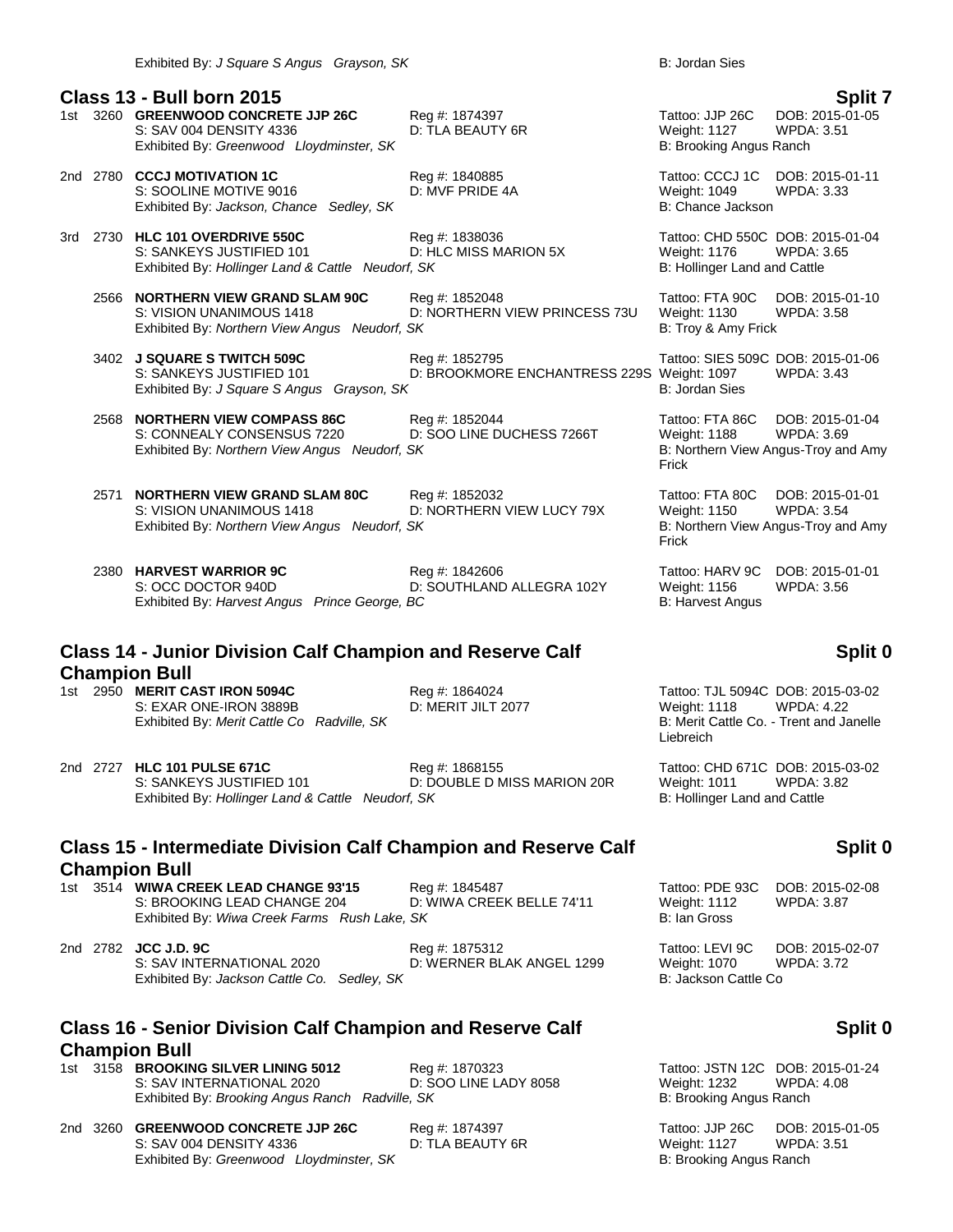|          | Class 17 - Bull, born Jan 1 - Jun 30, 2014                                                                                                               |                                                |                                                                                                                       | <b>Split 1</b>                       |
|----------|----------------------------------------------------------------------------------------------------------------------------------------------------------|------------------------------------------------|-----------------------------------------------------------------------------------------------------------------------|--------------------------------------|
|          | 1st 3645 YOUNG DALE HI DEFINITION 185B<br>S: P F HOOVER DAM 041<br>Exhibited By: Young Dale Angus Carievale, SK                                          | Reg #: 1791785<br>D: BLACK HAMCO COUNTESS 417T | Tattoo: YDF 185B DOB: 2014-05-05<br>Weight: 1904<br>B: Barry & Marj Young                                             | <b>WPDA: 3.36</b>                    |
|          | 2nd 3430 ISLA BANK MONTEZUMA 4103<br>S: S A V HERITAGE 6295<br>Exhibited By: Isla Bank Angus Farm Ltd Delisle, SK                                        | Reg #: 1820863<br>D: HF EVENING TINGE 138W     | Tattoo: SAI 103B<br>Weight: 2270<br><b>B: Iain Stables</b>                                                            | DOB: 2014-03-02<br><b>WPDA: 3.60</b> |
|          | 3rd 2241 BAR B INTENSITY 27B<br>S: SOUTHLAND THRILLER 83X<br>Exhibited By: Bryces Bar B Ranch Ltd Arcola, SK                                             | Reg #: 1807875<br>D: BAR B PRIDE 21T           | Tattoo: JBR 27B<br>Weight: 2088<br>B: Bryces Bar B Ranch Ltd.                                                         | DOB: 2014-02-20<br><b>WPDA: 3.26</b> |
|          | 2137 CHL LEGACY 14B<br>S: TJF LEGACY 140Y<br>Exhibited By: Clay Hills Livestock Harding, MB                                                              | Reg #: 1781548<br>D: DJCC ROSEBUD 15X          | Tattoo: CHL 14B<br>Weight: 2108<br>B: Levi Best                                                                       | DOB: 2014-03-14<br><b>WPDA: 3.41</b> |
|          | 3519 SHR REVERE 127B<br>S: SAV REVERE 1180<br>Exhibited By: Swan Hills Ranch Swan River, MB                                                              | Reg #: 1821019<br>D: BH ECHO 1Y                | Tattoo: SHRX 127BDOB: 2014-03-10<br>Weight: 1937<br>B: Swan Hills Ranch                                               | <b>WPDA: 3.11</b>                    |
|          | 3597 WILBAR CONTENDER 531B<br>S: BAR-E-L UNFORGIVEN 102U<br>Exhibited By: Wilbar Cattle Co. Dundurn, SK                                                  | Reg #: 1815871<br>D: WILBAR JENNIFER 215X      | Tattoo: WJD 531B DOB: 2014-02-15<br><b>Weight: 1815</b><br>B: Wilbar Cattle Co.                                       | <b>WPDA: 2.81</b>                    |
|          | Class 17 - Bull, born Jan 1 - Jun 30, 2014                                                                                                               |                                                |                                                                                                                       | <b>Split 2</b>                       |
|          | 1st 2881 REMITALL F BOYCOTT 71B<br>S: REMITAL F PROSPECTOR 110Z<br>Exhibited By: Remitall Farms Inc. Olds, AB                                            | Reg #: 1791291<br>D: BARHEART LADY BATE 252Z   | Tattoo: GR 71B<br><b>Weight: 1936</b><br><b>B: Remitall Farms</b>                                                     | DOB: 2014-01-27<br><b>WPDA: 2.92</b> |
|          | 2nd 2960 BAR S RANGE BOSS 4002<br>S: BAR S RANGE BOSS 1118<br>Exhibited By: Merit Cattle Co Radville, SK<br>Additional Owner: Grady C. Dickerson         | Reg #: 1881898<br>D: BAR S PRIDE 0073          | Tattoo: IMP 4002B DOB: 2014-01-02<br>Weight: 1871<br>B: Grady C. Dickerson                                            | <b>WPDA: 2.72</b>                    |
|          | 3rd 2051 YOUNG DALE ZIKOMO<br>S: YOUNG DALE ZIKOMO 79Z<br>Exhibited By: Jaymarandy Farms Roblin, MB                                                      | Reg #: 1791672<br>D: YOUNG DALE POLLYANNA 22P  | Tattoo: YDF 35B<br>Weight: 1769<br>B: Young Dale Angus                                                                | DOB: 2014-02-06<br><b>WPDA: 2.70</b> |
|          | 2726 HLC 336U HURRICANE 447B<br>S: JUSTAMERE 406S PANAMA JACK 336U D: COTTAGE CRK 911J TYRA 7005'07<br>Exhibited By: Hollinger Land & Cattle Neudorf, SK | Reg #: 1823551                                 | Tattoo: CHD 447B DOB: 2014-02-09<br><b>Weight: 2162</b><br>B: Tyler Nostad, Cottage Creek and<br><b>Tyler Bullick</b> | <b>WPDA: 3.32</b>                    |
|          | Additional Owner: Bryces Bar B Ranch                                                                                                                     |                                                |                                                                                                                       |                                      |
|          | 3293 OAV MOTOWN 11B<br>S: SAV BISMARCK 5682<br>Exhibited By: Pugh Farms EDGERTON, AB<br>Additional Owner: Grant Lodge Farms                              | Reg #: 1783441<br>D: OAV CLASSY 4Z             | Tattoo: OAV 11B<br><b>Weight: 1770</b><br><b>B: Lakeland College</b>                                                  | DOB: 2014-01-20<br><b>WPDA: 2.64</b> |
|          | Class 18 - Bull, born Jul 1 - Dec 31, 2014                                                                                                               |                                                |                                                                                                                       |                                      |
|          | <b>Class 19 - Junior Champion and Reserve Junior Champion Bull</b>                                                                                       |                                                |                                                                                                                       | Split 0                              |
|          | 1st 3645 YOUNG DALE HI DEFINITION 185B<br>S: P F HOOVER DAM 041<br>Exhibited By: Young Dale Angus Carievale, SK                                          | Reg #: 1791785<br>D: BLACK HAMCO COUNTESS 417T | Tattoo: YDF 185B DOB: 2014-05-05<br>Weight: 1904<br>B: Barry & Marj Young                                             | WPDA: 3.36                           |
| 2nd 2881 | <b>REMITALL F BOYCOTT 71B</b><br>S: REMITAL F PROSPECTOR 110Z<br>Exhibited By: Remitall Farms Inc. Olds, AB                                              | Reg #: 1791291<br>D: BARHEART LADY BATE 252Z   | Tattoo: GR 71B<br>Weight: 1936<br><b>B: Remitall Farms</b>                                                            | DOB: 2014-01-27<br><b>WPDA: 2.92</b> |

# **Class 20 - Bull born 2013**<br>1912 12-01-101 1810 1814 1914 1838287 1st 2101 MAY-WAY BREAKOUT 1310

1st 2101 **MAY-WAY BREAKOUT 1310** S: AVF BREAKOUT 5409 D: MAY-WAY LADY BANDO 086 Weight: 2140 WPDA: 2.78 Exhibited By: Poplar Meadows Angus Houston, BC **Billion Communist Caleb Flory** B: Caleb Flory

2nd 3616 **DMM BRICK 48A** Reg #: 1759707 Tattoo: DMM 48A DOB: 2013-02-09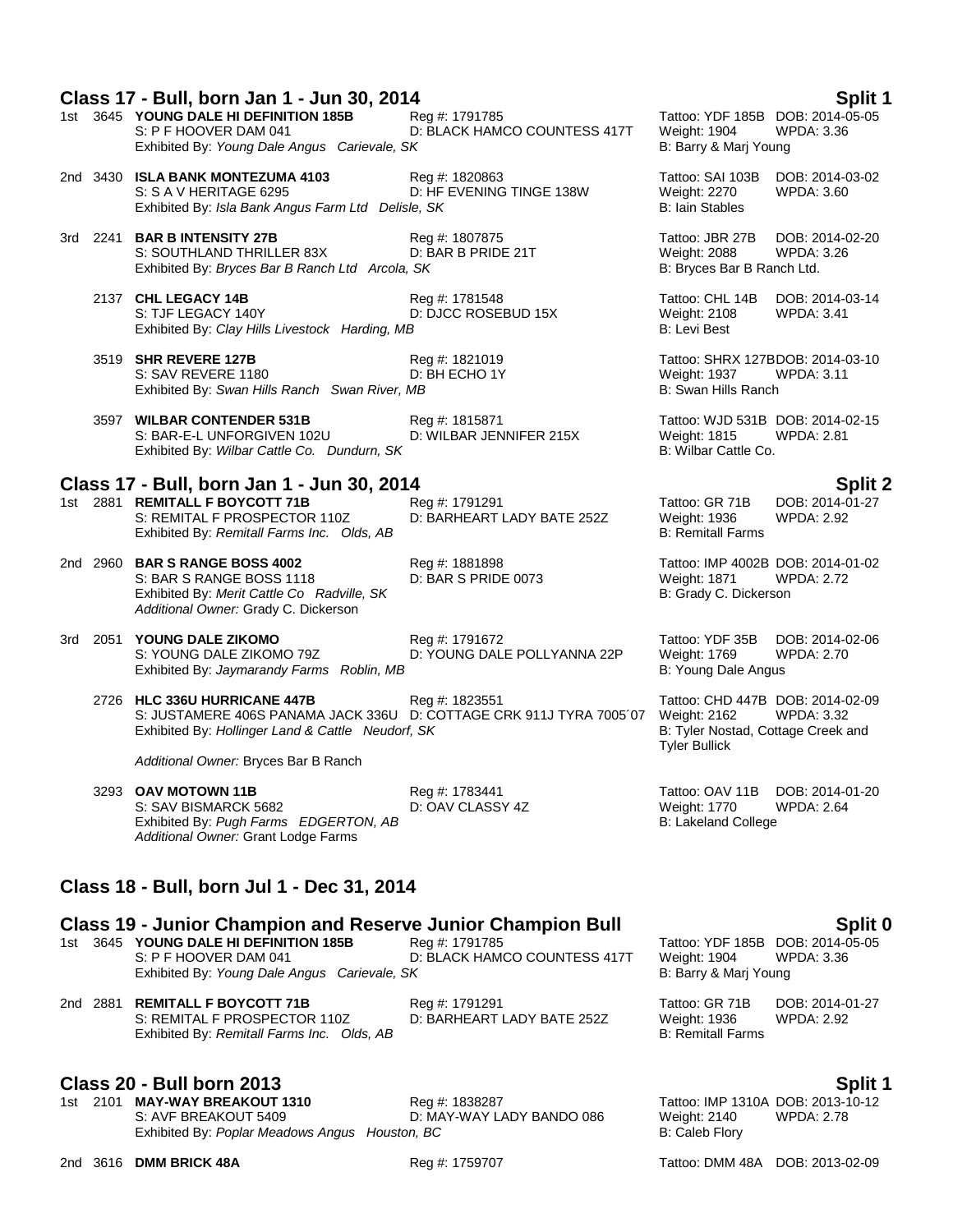| S: GUMBO GULCH CREED 94S                     | D: DN |  |
|----------------------------------------------|-------|--|
| Exhibited By: Miller Wilson Angus Bashaw, AB |       |  |
| Additional Owner: Bryce's Bar B Ranch        |       |  |

3rd 2629 **HALL'S MOTION 12A** Reg #: 1745080 Tattoo: BPH 12A DOB: 2013-02-03 S: SOO LINE MOTIVE 9016 D: PSF ROSEBUD 12T Weight: 2494 WPDA: 2.44 Exhibited By: *Hall's Cattle Co. Craven, SK* B: Hall's Cattle Co. Craven, SK

2369 **RAMROD NO FEAR 302A** Reg #: 1748354 Tattoo: RCCA

S: RAMROD NO FEAR 921W D: DUSTY DAELE ERICA 306N Weight: 2278 WPDA: 2.18 Exhibited By: *Ramrod Cattle Company Medora, MB* B: Ramrod Cattle Company

## **Class 21 - Senior Champion and Reserve Senior Champion Bull Split 0**

- 1st 2101 **MAY-WAY BREAKOUT 1310** Reg #: 1838287 Tattoo: IMP 1310A DOB: 2013-10-12 D: MAY-WAY LADY BANDO 086 Weight: 2140 WPDA: 2.78 Exhibited By: *Poplar Meadows Angus Houston, BC* B: Caleb Flory
- 2nd 3616 **DMM BRICK 48A** Reg #: 1759707 Tattoo: DMM 48A DOB: 2013-02-09 D: DMM MISS ESSENCE 37T Exhibited By: *Miller Wilson Angus Bashaw, AB* B: Miller Wilson Angus B: Miller Wilson Angus *Additional Owner:* Bryce's Bar B Ranch

## **Class 22 - Grand Champion and Reserve Grand Champion Bull Split 0**

- 1st 3645 **YOUNG DALE HI DEFINITION 185B** Reg #: 1791785 Tattoo: YDF 185B DOB: 2014-05-05 S: P F HOOVER DAM 041 D: BLACK HAMCO COUNTESS 417T Weight: 1904 WPDA: 3.36 Exhibited By: *Young Dale Angus Carievale, SK* B: Barry & Marj Young
- 2nd 2101 **MAY-WAY BREAKOUT 1310** Reg #: 1838287 Tattoo: IMP 1310A DOB: 2013-10-12 S: AVF BREAKOUT 5409 D: MAY-WAY LADY BANDO 086 Weight: 2140 WPDA: 2.78 Exhibited By: *Poplar Meadows Angus Houston, BC* B: Caleb Flory

## **Class 23 - Breeder´s Herd Split 1**

- 1st 2877 **Breeder´s Herd** Exhibited By: *Remitall Farms Inc. Olds, AB*
	- 2093 **Breeder´s Herd** Exhibited By: *Poplar Meadows Angus Houston, BC*
	- 2373 **Breeder´s Herd** Exhibited By: *Ramrod Cattle Company Medora, MB*
	- 2385 **Breeder´s Herd** Exhibited By: *Harvest Angus Prince George, BC*
	- 2393 **Breeder´s Herd** Exhibited By: *Lakeland College Student Managed Farm Vermilion, AB*
	- 2544 **Breeder´s Herd** Exhibited By: *Justamere Farms Lloydminster, SK*
	- 2630 **Breeder´s Herd** Exhibited By: *Hall's Cattle Co. Craven, SK*
	- 2640 **Breeder´s Herd** Exhibited By: *Hamilton Farms Cochrane, AB*
	- 2722 **Breeder´s Herd** Exhibited By: *Hollinger Land & Cattle Neudorf, SK*
	- 2955 **Breeder´s Herd** Exhibited By: *Merit Cattle Co Radville, SK*
	- 3154 **Breeder´s Herd** Exhibited By: *Brooking Angus Ranch Radville, SK*
	- 3649 **Breeder´s Herd** Exhibited By: *Young Dale Angus Carievale, SK*

AM MISS ESSENCE 37T Weight: 2736 WPDA: 2.69 B: Miller Wilson Angus

302A DOB: 2013-01-10